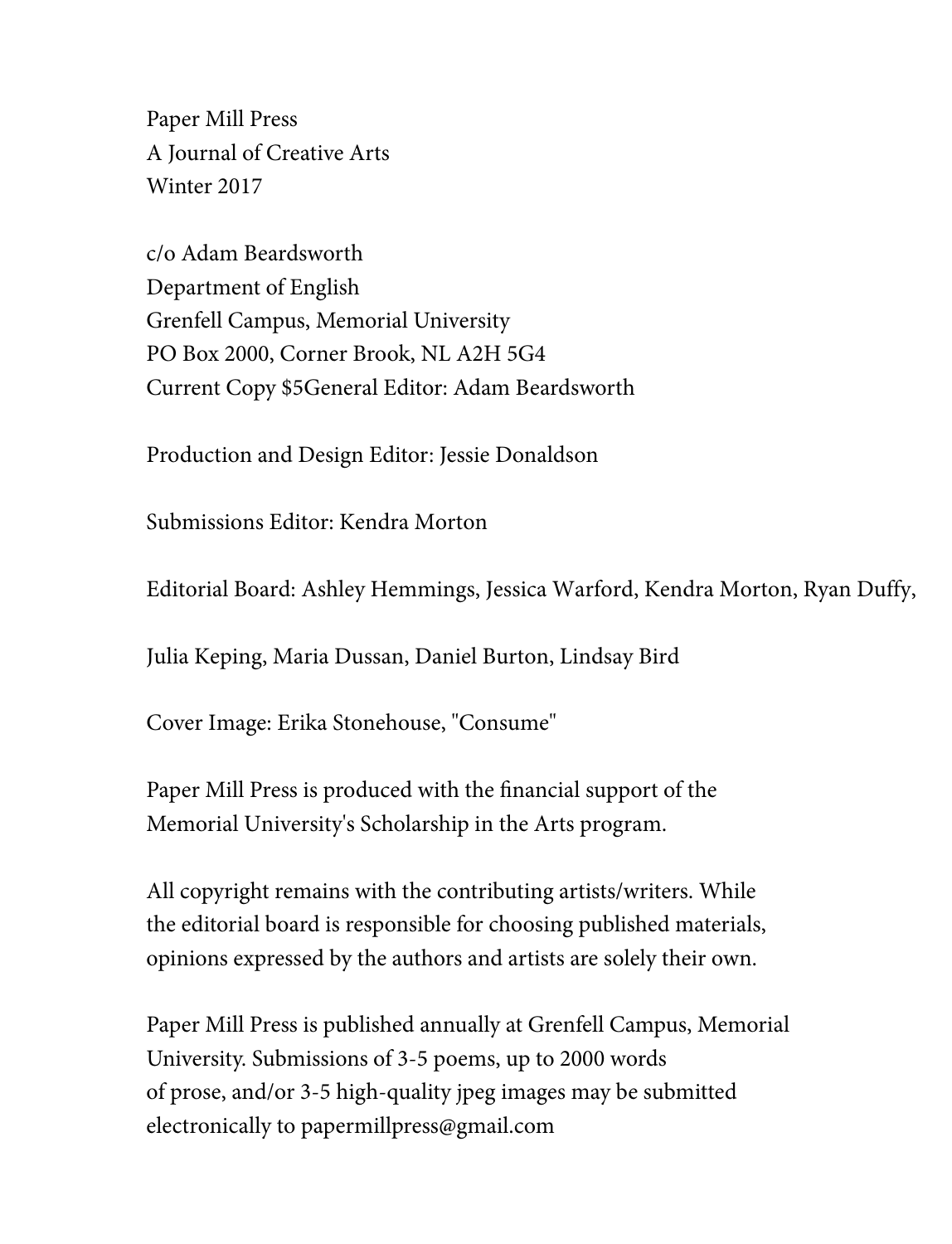# **Paper Mill Press**

- **Ashley Hem Tings** Whale  $\overline{1}$
- 12345678 **Lindsay Bird -** 46 centimetres overnight 2 **Lindsay Bird** - Buddha
- **Lindsay Bird**  Tuesday nights at the Y 3
- **Ashley Hemmings**  Notes on my grandmother's cabin:  $\overline{4}$
- **Tyrone Kelly** 16 Westmount -5
- **Lucia Torres (Faune) -** Lumina 6
- **Sam Westcott** -Austere 7
- **Sam Westcott**  Reincarnation -8
- **Emily Critch** 12/06/2016 10
- **Rachel Fraser** Winter Exhalations 11
- **Rachel Fraser**  Neon Signs and Nights Alone 12
- **Erika Stonehouse** Endangered Species 13
- **Melissa Tremblett** untitled (*Diaspora* series) 14
- **Melissa Tremblett** untitled (*Diaspora* series) 15
- **Kyle Howe**  "on Love" 16
- **April Fowlow** Natural Habit(at)s 17
- **Marc Losier**  #01 Building Management, Échange (Exchange)/Post(e) Dawson City 18
- **Marc Losier**  #12 Untitled, Échange (Exchange)/Post(e) Dawson City 19
- **Maria Dussan** Naked 20
- **Maria Dussan** Transient Stops 21
- **Sarah Levita**  Mourning 22
- **Kassie Lukeman** what big eyes you have 23
- **Charlotte Hobden**  sick 24
- **Joshua Pittman**  Apostrophe No.1 25
- **Jeremy Wills**  Lost For Words 26
- **Joshua Pittman**  Best Seat in The House 27
- **Julia Keeping**  A response to Leonard Cohen's Beautiful Losers 28
- **Alyssa Leahy**  The Typist 29
- **Jessica Warford**  Freezing 30
- **Jessica Warford**  unafraid; 31
- **Erika Stonehouse**  Post-Mortem 32
- **Emily Critch**  Aguathuna 33
- **Jessie Donaldson** Poppies 34
- **Matt McCarthy**  For the Seeds 35
- **Ryan Duffy**  Mad 36
- **Olivia Wong** Seeing Double 39
- **Ryan Duffy**  oneforty 40
- **Melissa Taylor** The Philosopher 41
- **Kassie Lukeman**  untitled 42
- **A.H. Robitschek**  An Ancient Lock 43
- **Quinton Colbourne** Incubator 44
- **Lucas Morneau**  Part I: The Seer, Part II: The Abyss 45
- **Quinton Colbourne** Sheulogy 46
- **Quinton Colbourne**  Sprig 47
- **Hastings Gresser**  High Definition Death 48
- **Olivia Parsons**  To Be Forgotten 49
- **Myron King**  Recoil Escapement 50
- **Bernard Wills**  Old Country Blues 51
- **Bernard Wills** Ark Alternatives 55
- **Emily Wells** Montagne 59
- **Kyle Au**  Untitled 60
- **Myron King**  Misty Falls 61
- **Connor MacNeil**  Informing the Bees 62
- **Robynn Hoskins**  Streetlight 67
- **Hastings Gresser** Death (Among Other Things) 69
- **Kristen Thornhill**  bench 75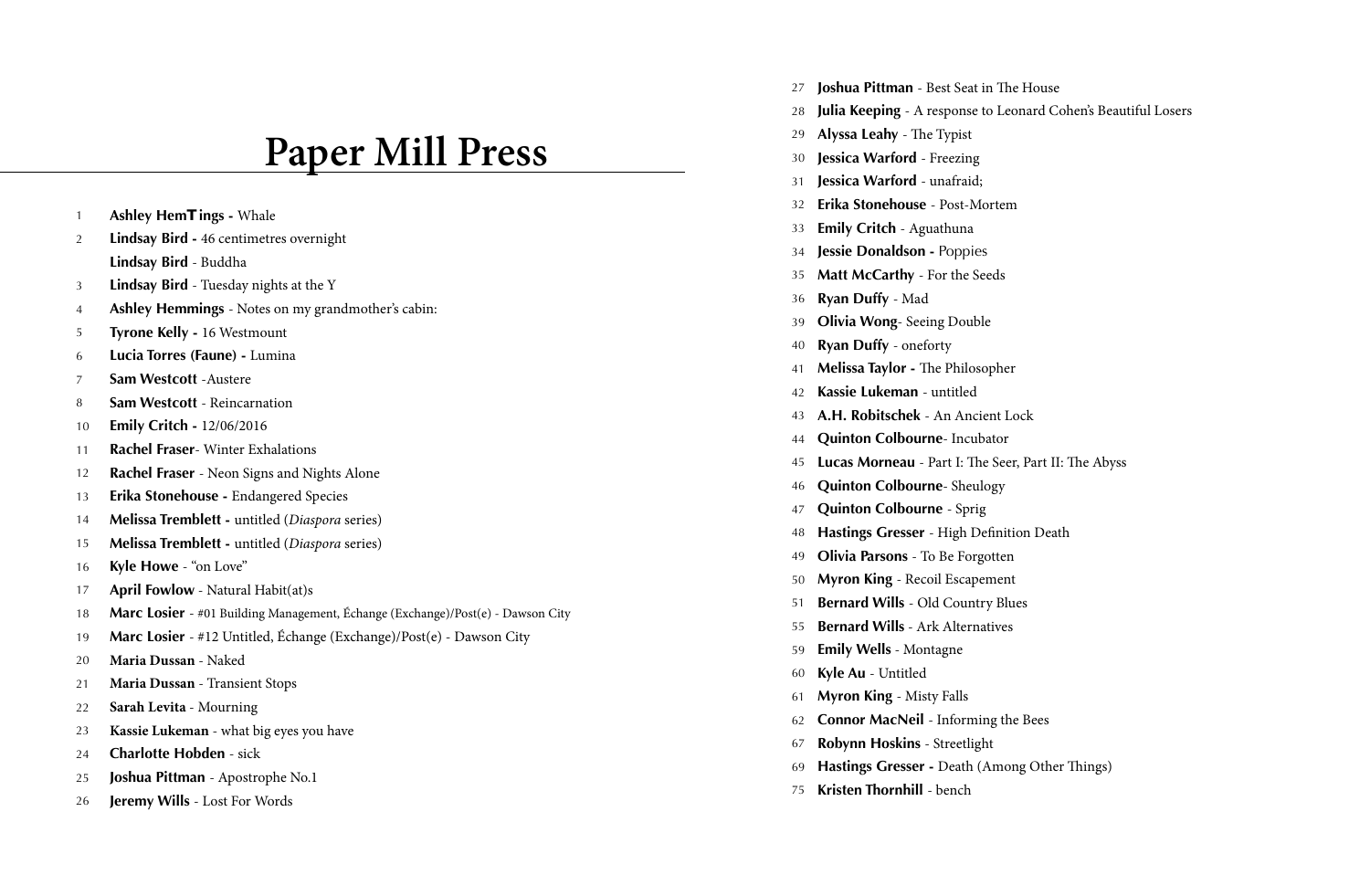**Whale** Ashley Hemmings oil paint on paper

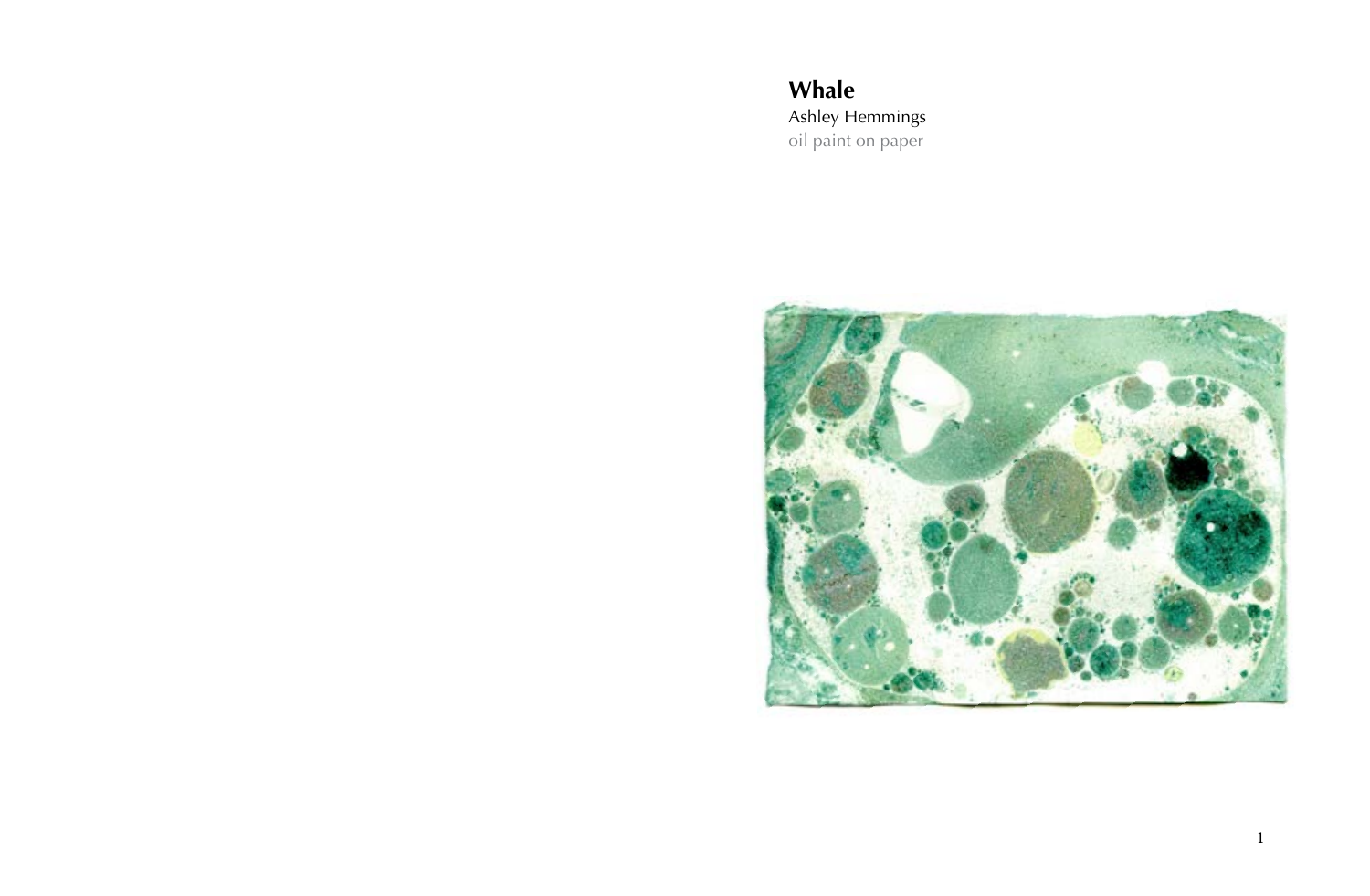#### **46 centimetres overnight**

Lindsay Bird

We rise together around noon. No sooner. No school, no work, no milk for coffee just a black mug before the common slog, the weight, the wind, the wet of it.

The white and white and grey of it.

And then, the neon dots of dads appear, an army of old ski jackets called in to unbury the universe: our driveways, the longer days, our unburnt skin beside the unswum sea.

The blue and green and grey of it

### **Buddha**

Lindsay Bird

It was the last thing my sister sent, from a trip to the Caribbean that must have tipped the scales somehow, some tropical slant of light setting off the schizophrenic clock. A figurine to ward off the same thing from striking her closest kin, a silver-plated little god for luck.

**Tuesday nights at the Y** Lindsay Bird

It seemed like as good a way to pass the time as any, burn off lunch, meet some friends. But eight weeks in it's taken over and you're dribbling on your pillow in the dark, your wife's low whistling beside you, a sleepy referee. Walking the dog, you keep an ear out for what bounces – bus tires, baby hiccups – before succumbing to the nearest sports bar to stand transfixed before the scores. You don't tell her that's where you've been. You're starting over, taller this time. You never thought you were a team player, no matter how much you put it on your resumé. She asks you the most important question and you blank: basketball?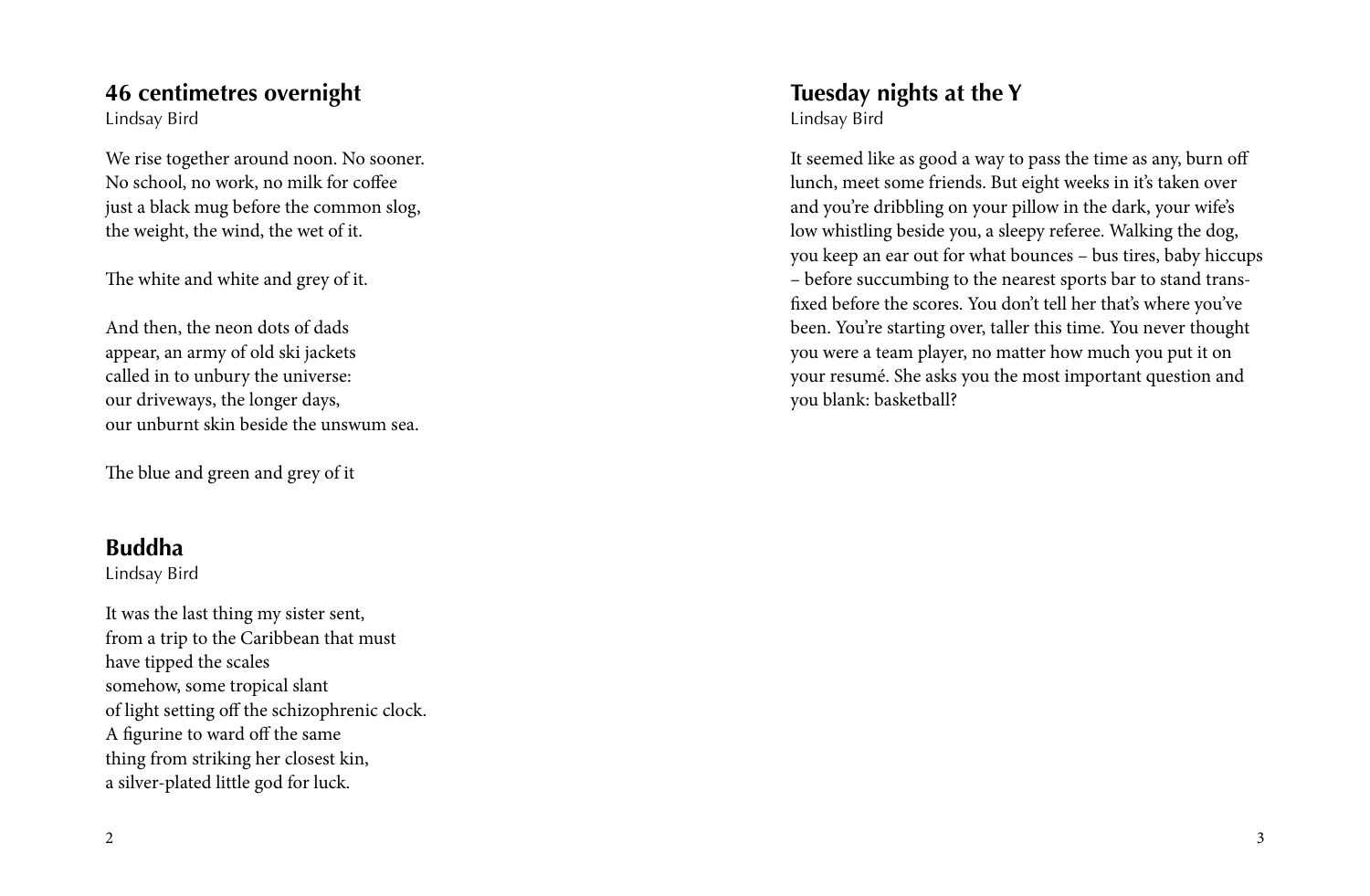# **Notes on my grandmother's cabin:**

Ashley Hemmings

Red stairs led to a green-doored yellow hilltop cabin.

Skeleton key to which the back lock was never introduced.

Chopped logs by the wood stove. Day bed. Dinner table.

Smoke-stained lace curtains overlooked the ocean. Windows wide open.

Bunny in a floral dress. Floral pillows and wallpaper surrounding.

Plastic flowers in a plastic juice bottle. Another lace tablecloth.

Water-stained print of a painting hanging sideways. Peeling wallpaper.

Top of the stairs spinning wheel. Home to Raggedy Ann.

Walls of photos hung salon style. Above board game shelves.

First visit after her death. Dirty carpet. Locked back door.

**16 Westmount** silkscreen chine-collé on japanese paper Tyrone Kelly

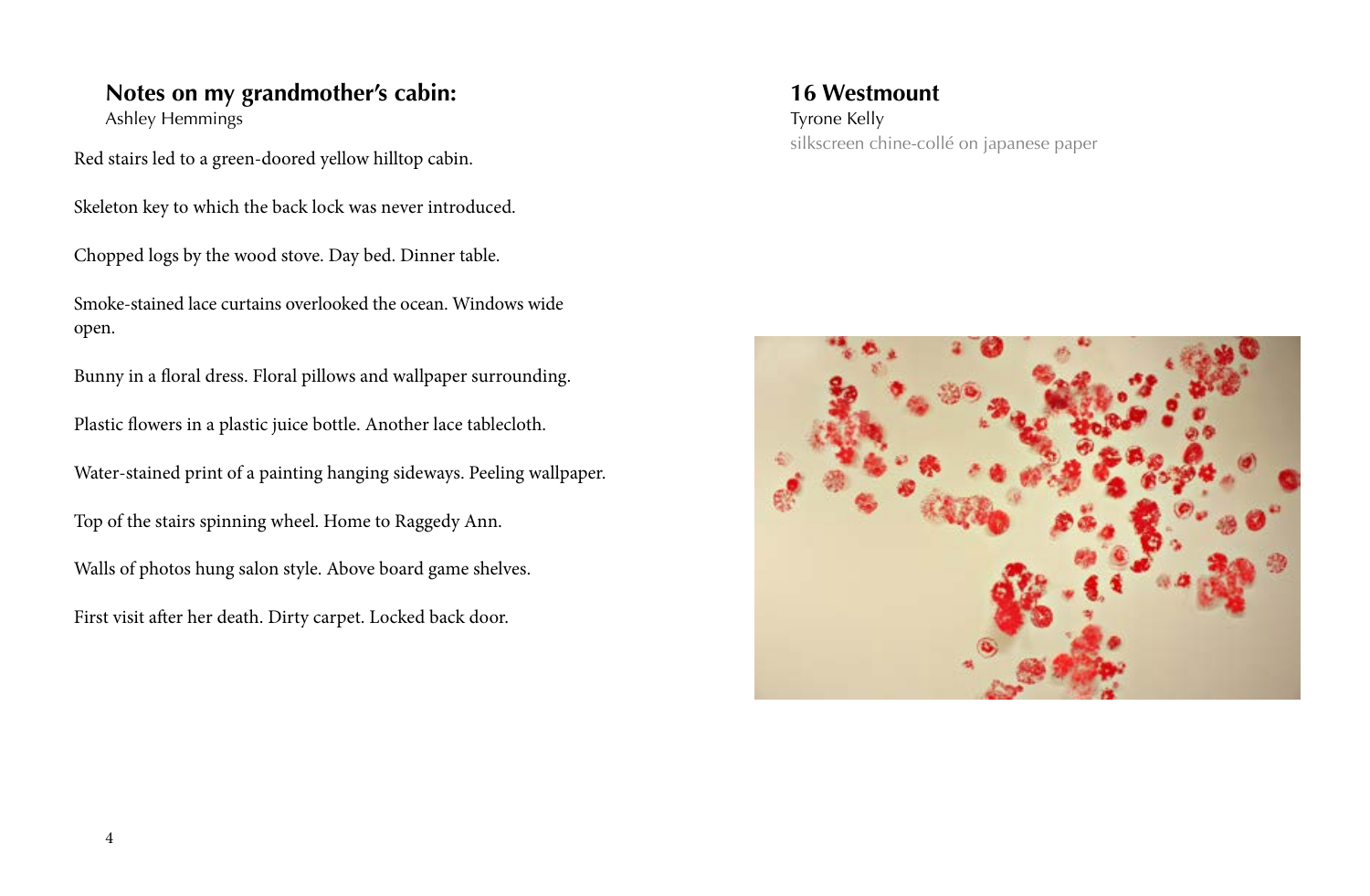#### digital photograph Lucia Torres (Faune) **Lumina**



#### **Austere**

Sam Westcott

Austere, weren't you? Like a redbreasted robin, gazing, saying nothing. Crows around us, cawing, dill pickle chips open on the dash, evening harbour before us, ebbing, the fog grazing across the bay like contented cattle. Grew up happy, the two of us. Heaven, itself in a graduating class of seven. Inch-worm of a joke, crawling up my back, now; kill it a part of me says, and I do, drowning the joke in a pesticide of silence. Last night we slept in the hammock stretched beneath mandarin orange leaves, until noon-brightness severed our sleep, opened our eyes. Reptilian brain: thought we saw predators, only park pigeons, trotting around us. Queer look you gave me, like Really? Save it, I thought. Savour it. Trainwrecks don't happen every day. Under the dented roof of my second-hand station wagon, painted violet, very 80s, watching the waves and listening to the gulls' squawks like xylophone-sounding muzak in a Chinese restaurant, I turn, say Let's run. Let's get out of this salty clad zoo.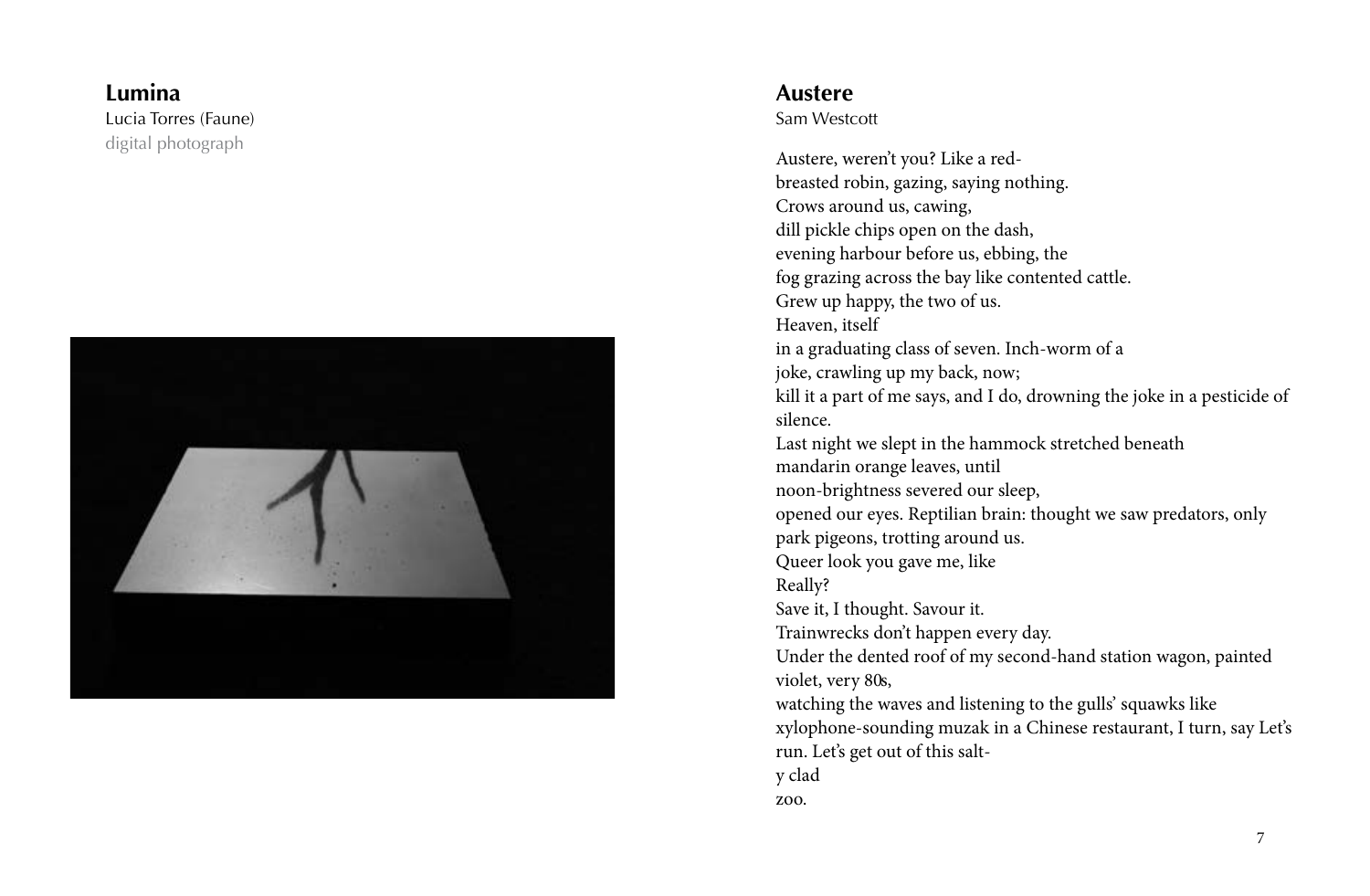#### **Reincarnation**

Sam Westcott

Your split carapace has a ring for every year that tried to marry you. And there's a ring to it when our bloody knuckles knock upon your hollowed back, and the frozen bark litters the ground, where your life was truncated and the stump that was left is left like a tombstone, some man -made monument in grey, human-coalesced park.

I peer: the last ring marks the year you were axed. Chopped. Smashed. Bit with teeth more fierce than that of any winter storm you ever endured. More concise, blade sharpened for impact, aerodynamic for human-thrust.

I can count the years back on your spine, I was…five, you were twenty-nine, and despite my age, there still isn't a salve for me. I remember thinking, *any line you put between yourself and the world is illusory,*

*you are it and it is you, and every time you hurt some other, you're also hurting you and vice-versa.*

But there's an impedance on thought; a kind of rot, wired into our biology. I think about the roots beneath you, how when you died, your nutrients were delivered like baby-in-beak-of-stork to some other tree. Or trees. Placed on their doormat of roots, morning-met and taken in. So I watch and practice and wonder if you're still listening.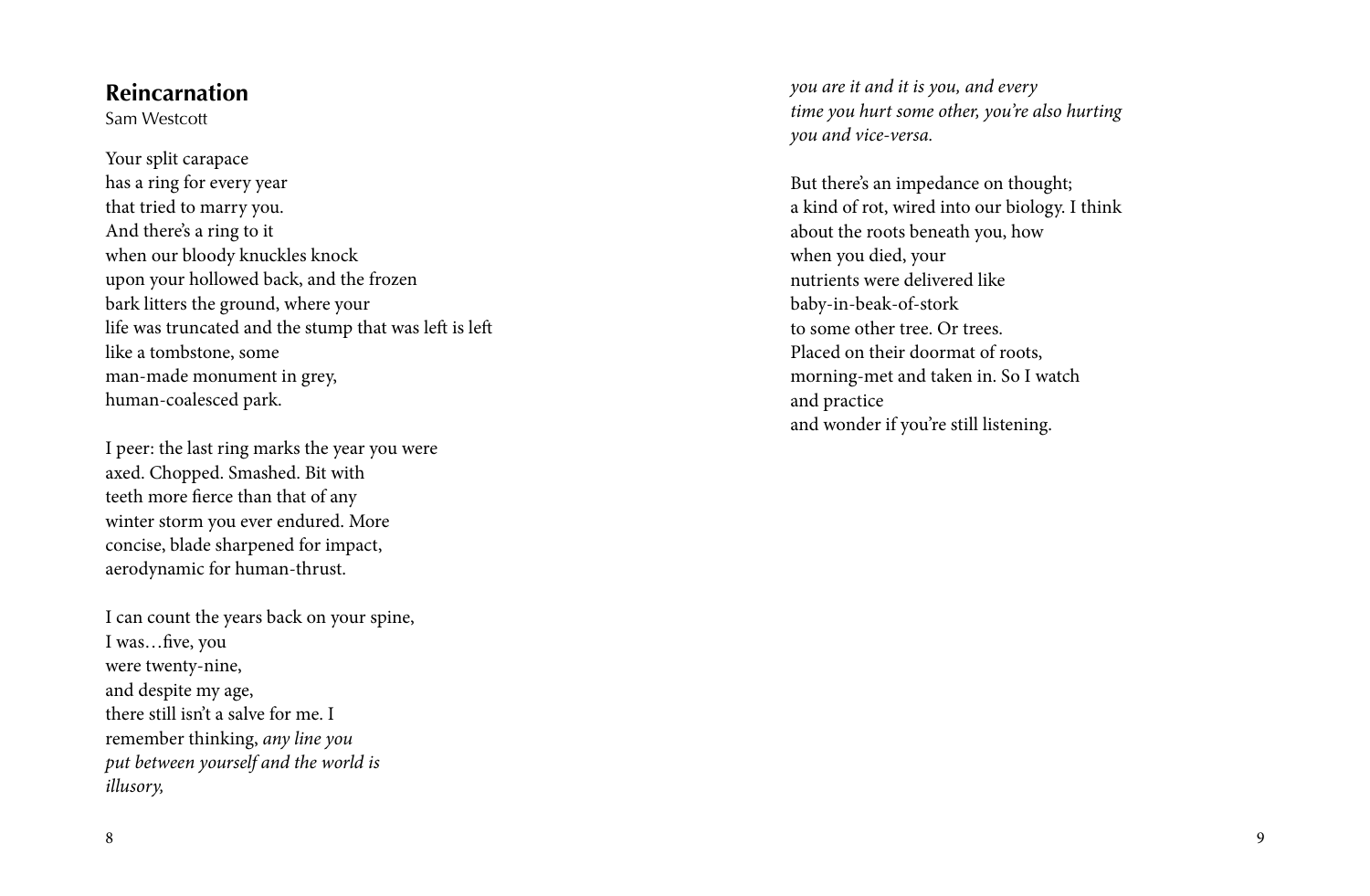#### photopolymer & chine-collé Emily Critch **12/06/2016**



Chapped lips, rough like orange peels, mist citrus puffs of air – blown kisses rising into cold December skies.

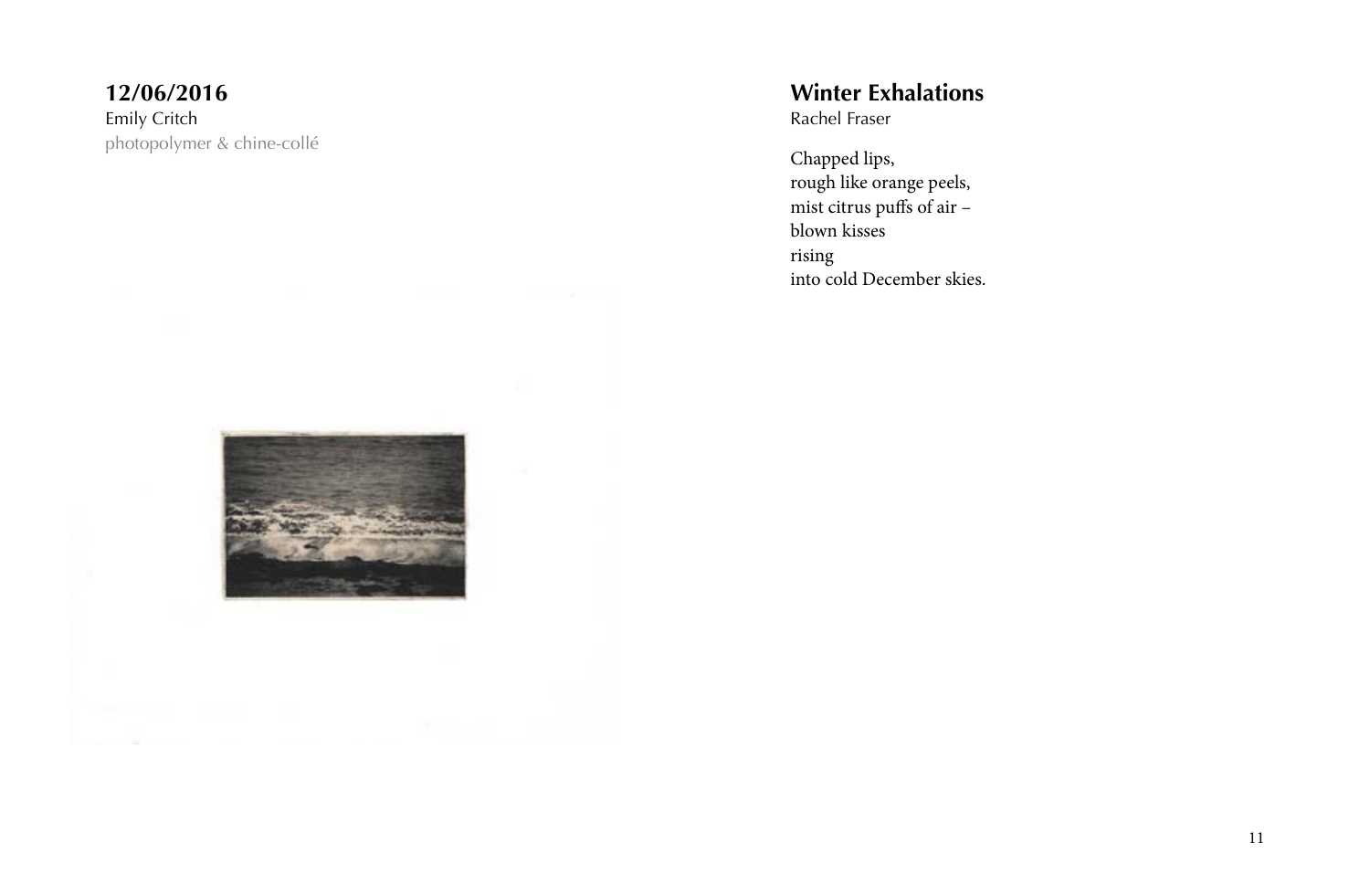#### Rachel Fraser **Neon Signs and Nights Alone**

Colours slice through the evening dark reaping shadows across fire escapes cutting segments down alley edges

Rivulets of water sent cascading from swirling mist-topped scrapers crash against my window pane

Figures cast upon the bedroom wall ladies rich in contrast flat in plaster dance in seamless motion finding rhythm in the urban pulse

Metropolitan heartbeat the shadows shift upon the wall suddenly a womb pumping fluids curling fingers writhing in the ultrasound

Outside the city screams – the birth of dawn

#### oil on canvas Erika Stonehouse **Endangered Species**

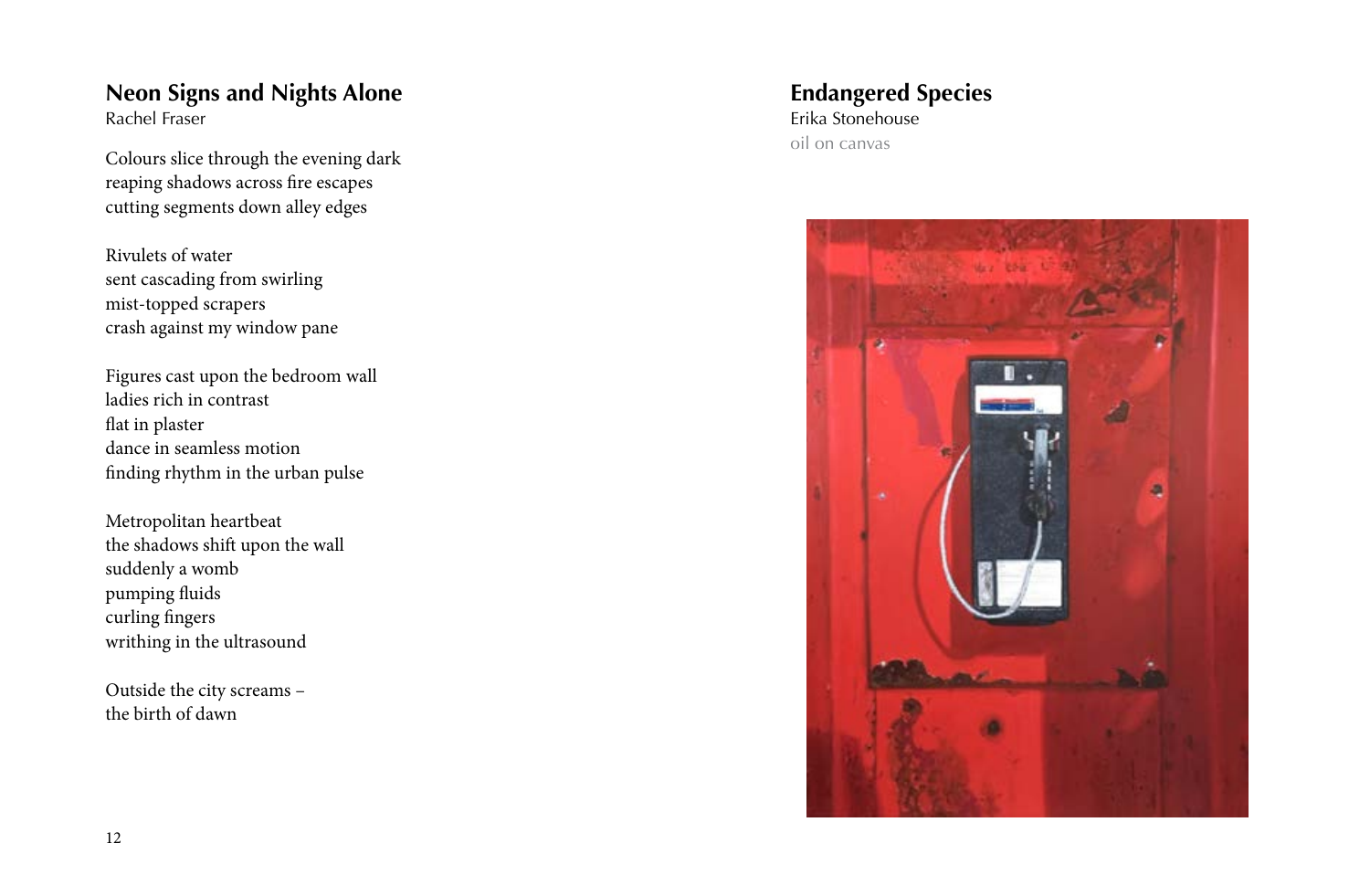### film photograph Melissa Tremblett **untitled (***Diaspora* **series)**

### film photograph Melissa Tremblett **untitled (***Diaspora* **series)**



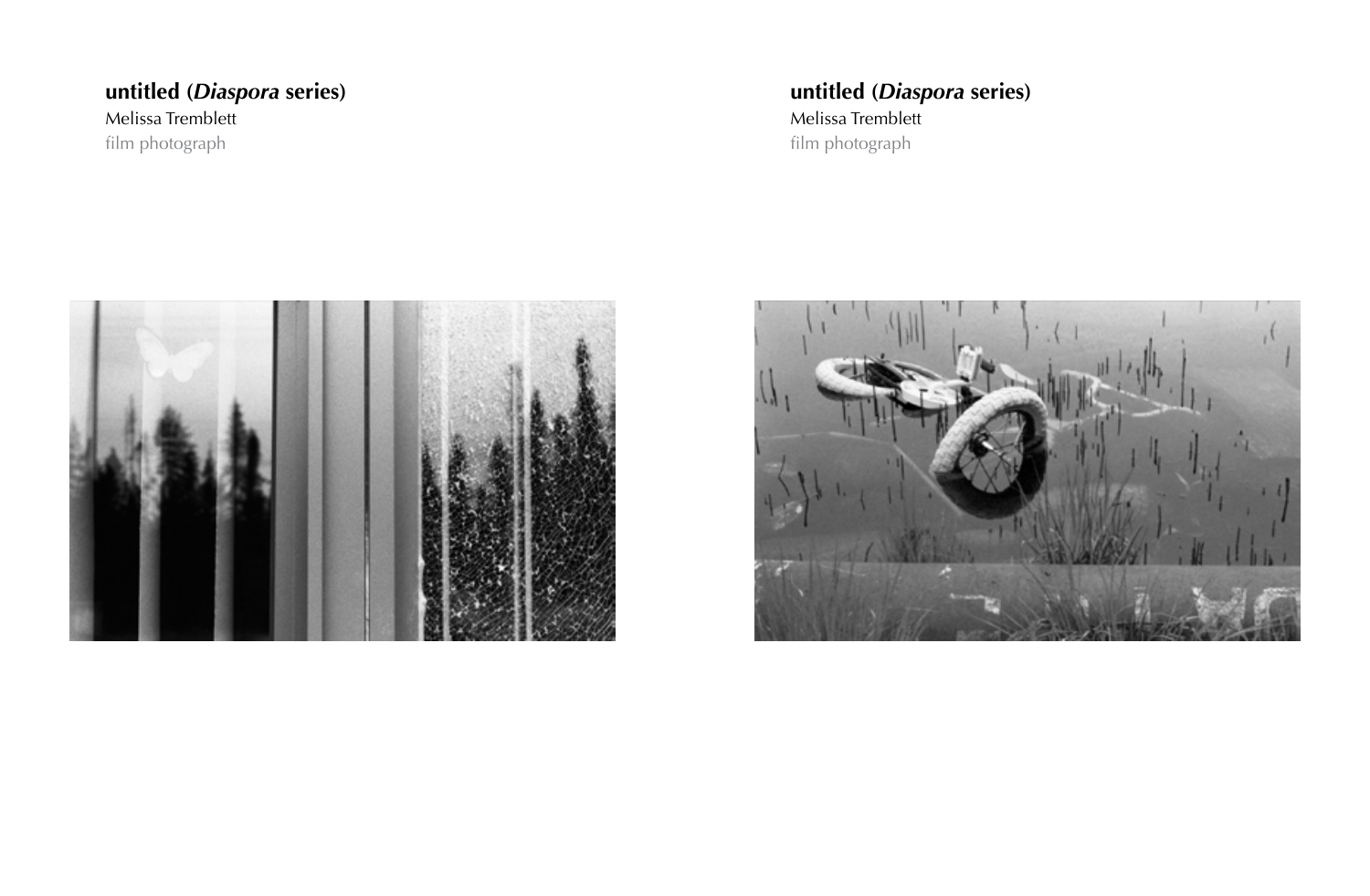## **"on Love"**

Kyle Howe

every rose has its thumbs?

or something like that? or What ever

#### ceramic April Fowlow **Natural Habit(at)s**

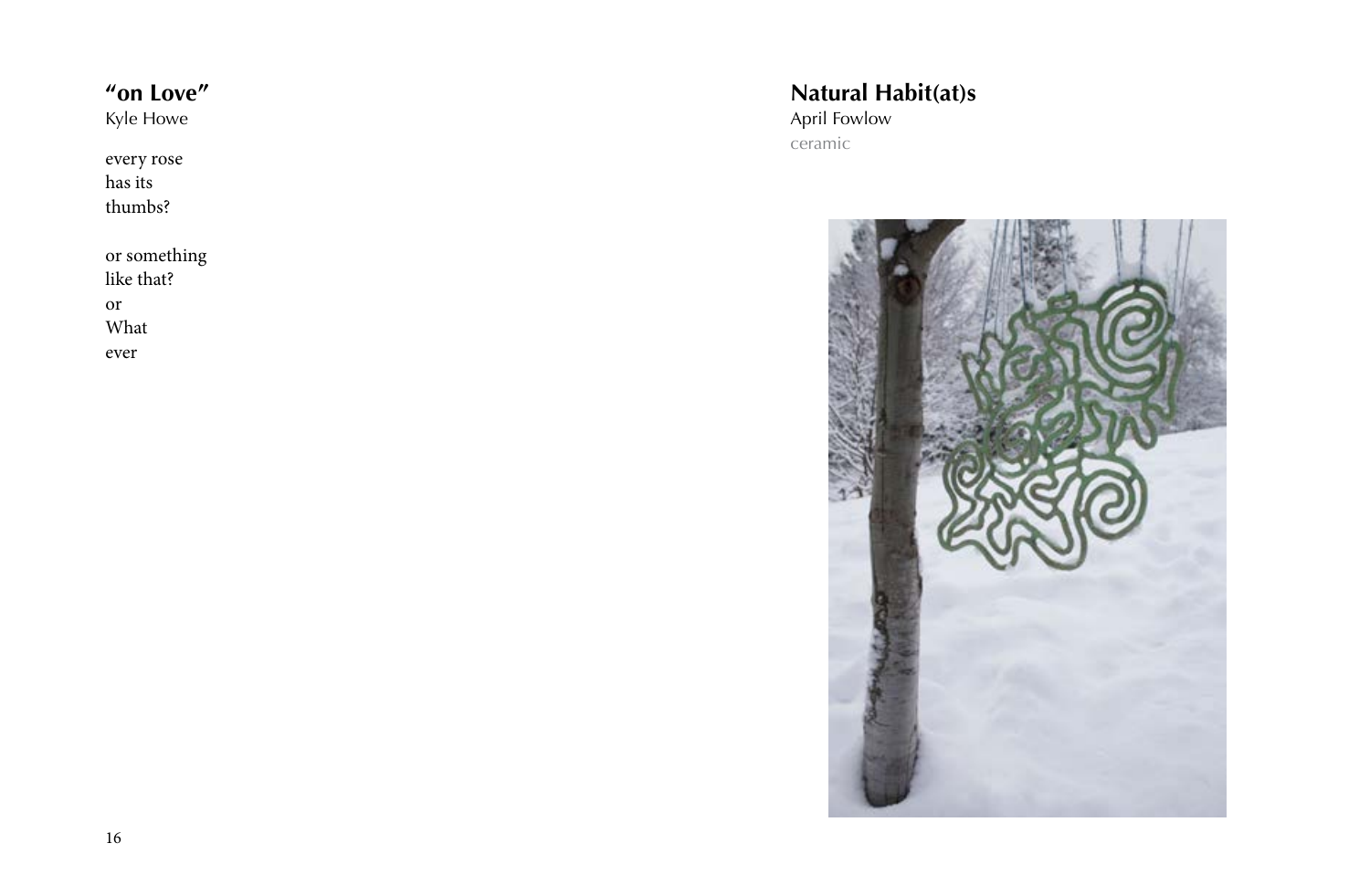### Marc Losier **Échange (Exchange)/Post(e) - Dawson City #01 Building Management, #12 Untitled,**



**Échange (Exchange)/Post(e) - Dawson City** March Losier photocopy on archival paper archival paper archival pigment print

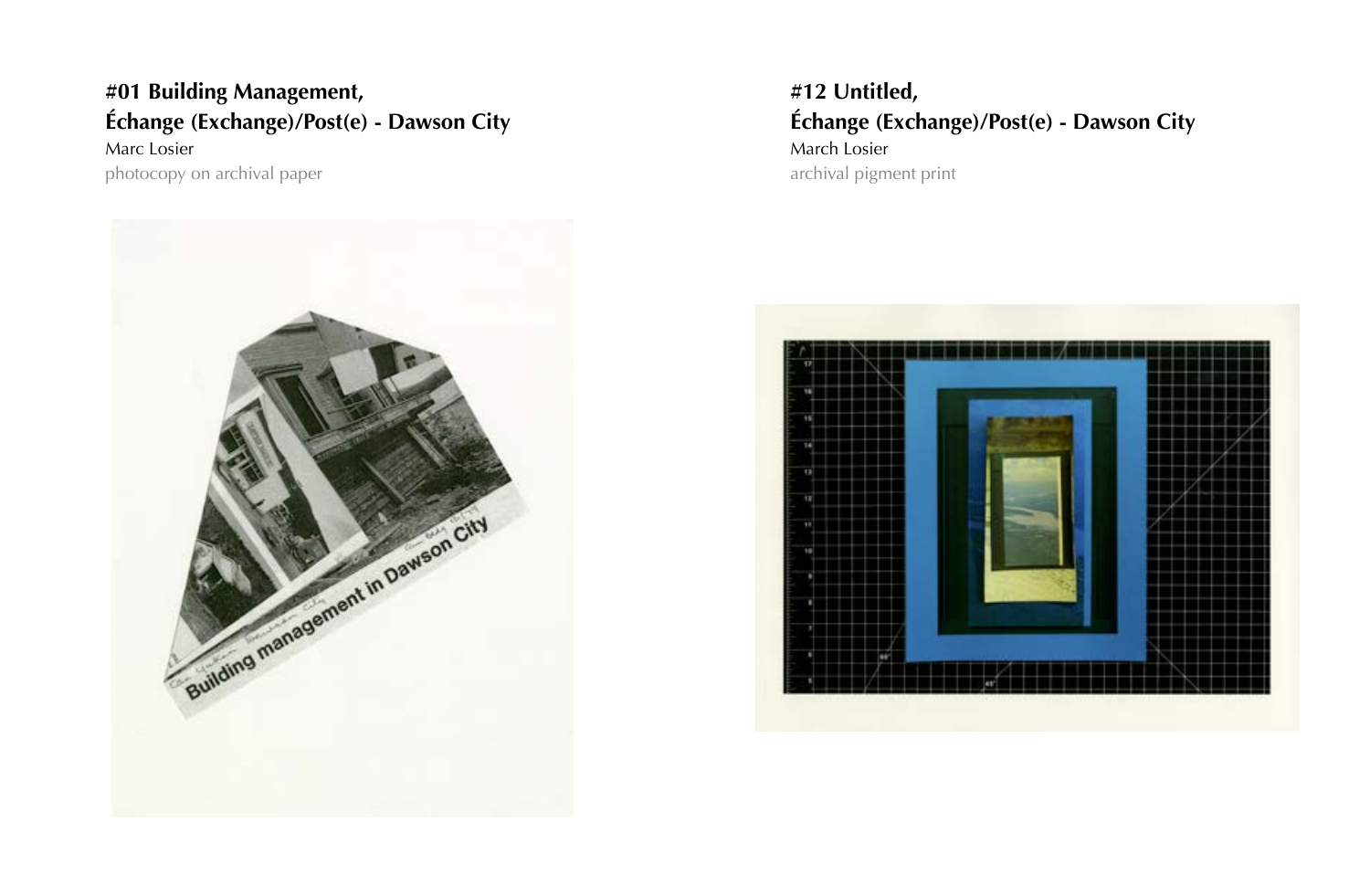#### **Naked**

#### Maria Dussan

- I want to be naked with someone who appreciates the extents of skin without the attachment of paradigms—without oppression.
- I want to be naked without shame, and in sanctuary space establish the dialogue of skins transforming into neural signals that belong to the beginning of time. I want to be naked in artistic appreciation of the weird manifestations of nature, and in absolute liberation of constructed fears.
- I want to be naked in protest, and your eyes my witnesses of the irrelevance of a term like imperfection which foolishly implies the nonsense of perfection.
- I want to be naked in deconstructive mode until we find ourselves outside of meaning and blending with all matter outside of time and infinite.
- I want to be naked in honesty—observing the skin that will melt over bones, and both of us embracing within this present knowledge.
- I want to be naked in observance of all fake and artificial, and smile at you in absolute compliance.
- I want to be naked under the spectrum of natural light and eyes-closed, so you know I have trusted you.
- I want to be naked in humanimal affirmation and in denial of dyads. I want to be naked with someone.

# **Transient Stops**

Maria Dussan

It ended in a question mark as it began

open to doubt: no ends and no means

only an in-between of absurdity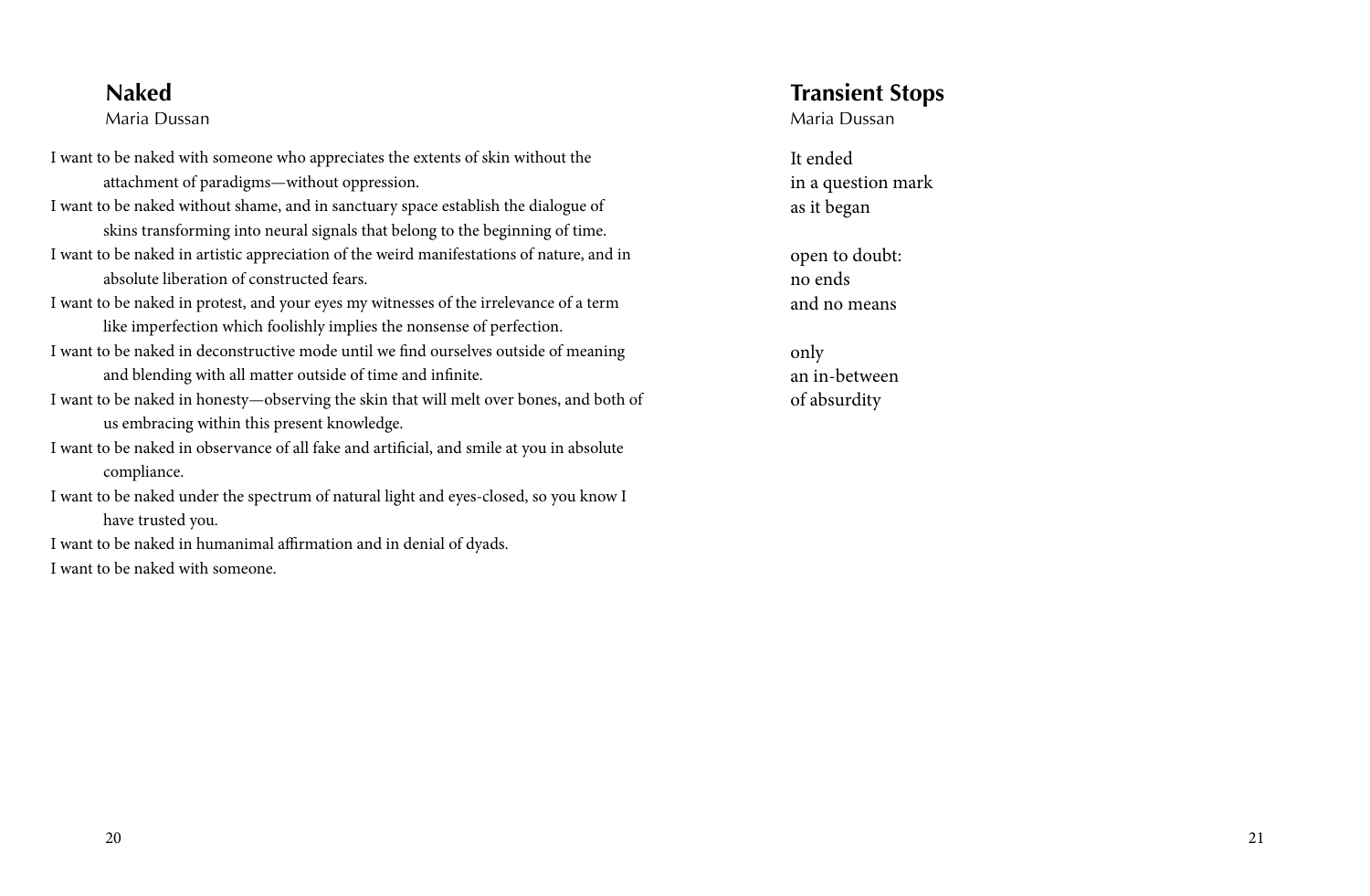# **Mourning**

Sarah Levita

A man whistles in the forest shapeless morning runs past the green and brown trees mimicking the man's sounds wind so loud and sharp stretching out and out no one hears

sun falls upon the man drifting through each day he forgets the night alone sailing deep in black angst and brown bourbon a slow tickle in his throat delivers the cough

stinging and wet violently projects his bourbon breakfast fingers eight decades old curl and lock grasping for a cloth or comfort nothing but morning

gargling thick poison it's not yet noon the drowning bear his death as forgotten as the forest.

#### digital photograph Kassie Lukeman **what big eyes you have**

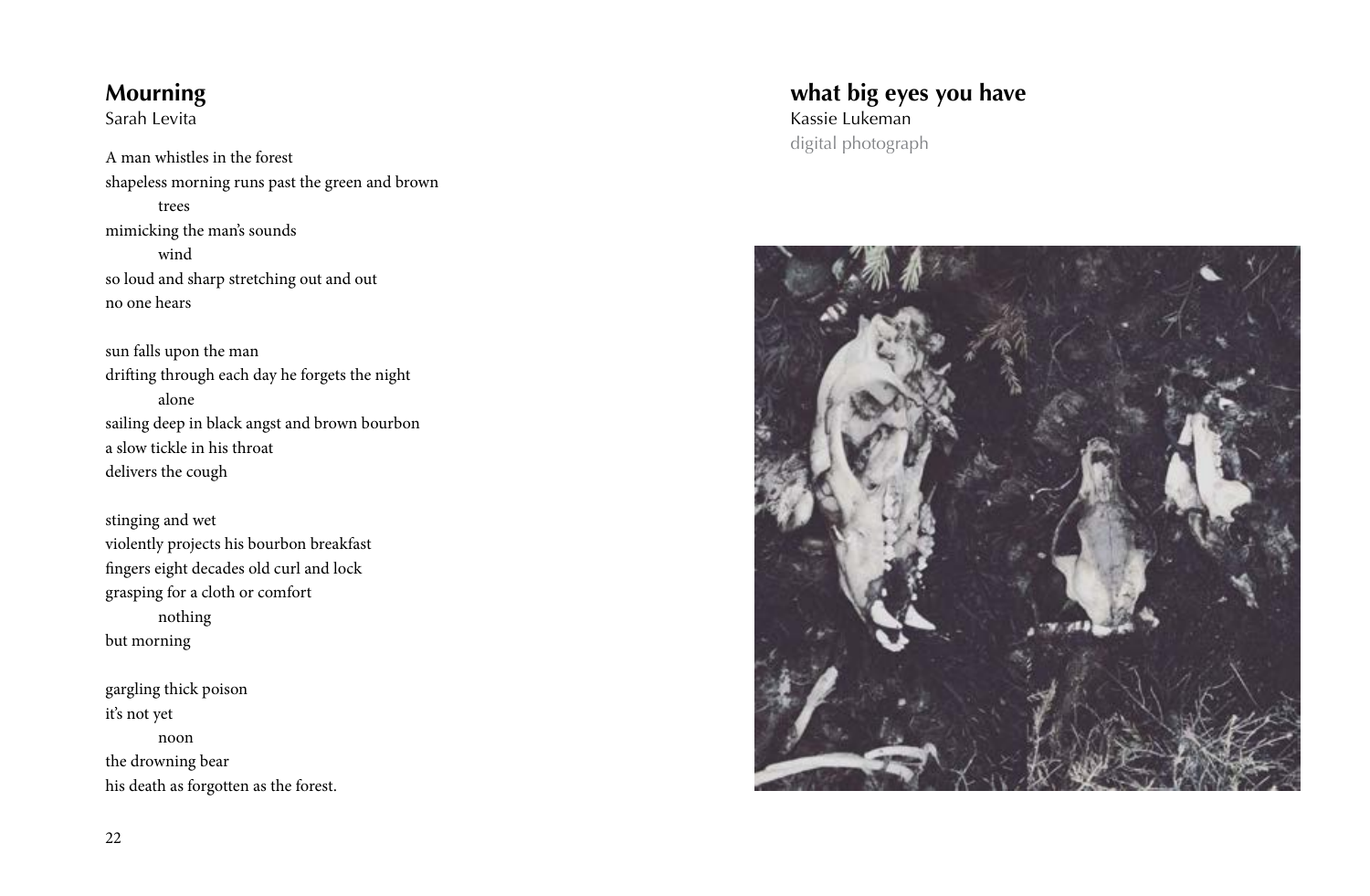oil painting Charlotte Hobden **sick**



#### Joshua Pittman **Apostrophe No.1**

I saw the best minds of my generation; Destroyed.

Not by madness, but by S-A-N-I-T-Y, By an absence of ink and incredulity, by creased collars and decade day planners.

Where is the madness, Allen, old friend? Where hides the hallway Howl, when HST rolls off the tongue with such Terrific ease?

Where are the ones who sip Molotovs and preach flame-licked rhetoric? Where are the ones who hide amongst the streetlight, the gutter, the alabaster alleyways? Where are the ones who dance in fever-dream, Who swim in pools of black coffee and honey-whiskey, Who are desperate to remember yesterday and forget tomorrow?

I root amongst your headstone tonight, digging through broken spine and yellowed page, combing depths of delusion; searching for a crucible-verse to sing in the stairwell,

One to conjure rage and melancholia and sweet confusion, One to galvanize tired minds to burn and raze and cry and fuck, One to keep close to my breast, and remind me of the debt I owe,

To you, Allen, for taking my hand and leading me into the unfamiliar dark, Where I might finally see.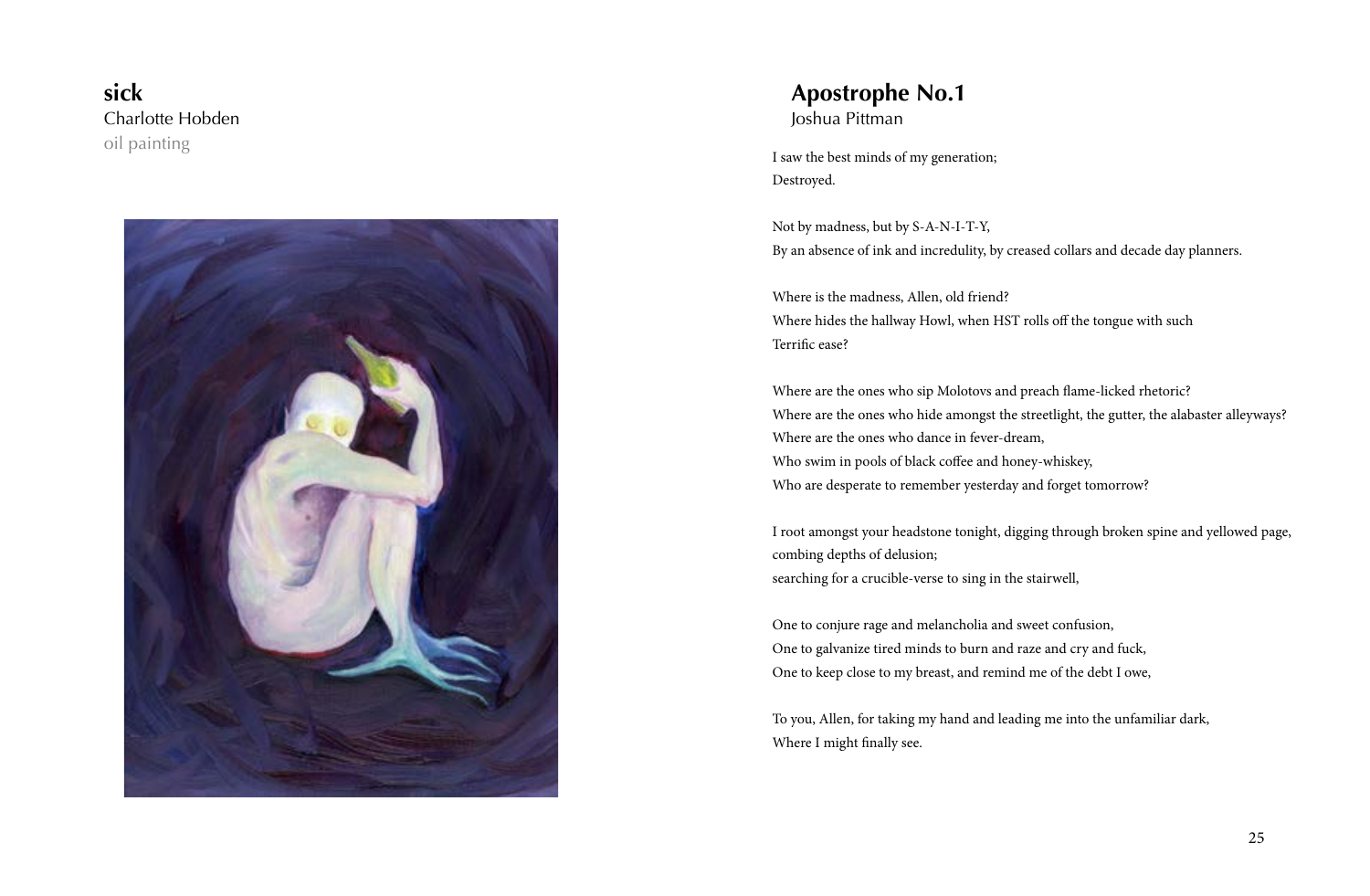#### ink on paper Jeremy Wills **Lost For Words**



#### Joshua Pittman **Best Seat in The House**

Skinny, shadeless, stripped down, standing stock still in the corner with your cord ripped rudely out, headless and blind, your eye pirated.

A single lonely bone in your body, Five feet, tarnished, rusting, and a little crooked; time has not been kind.

And yet you stand regal, underneath the fragile, naked frame – I wonder if they screwed your mind back in and you woke up somewhere else somewhere high and dark, above a field of red plush seats and a place to dance.

I wonder,

when the curtains go up and the switch is flicked, Do you smile?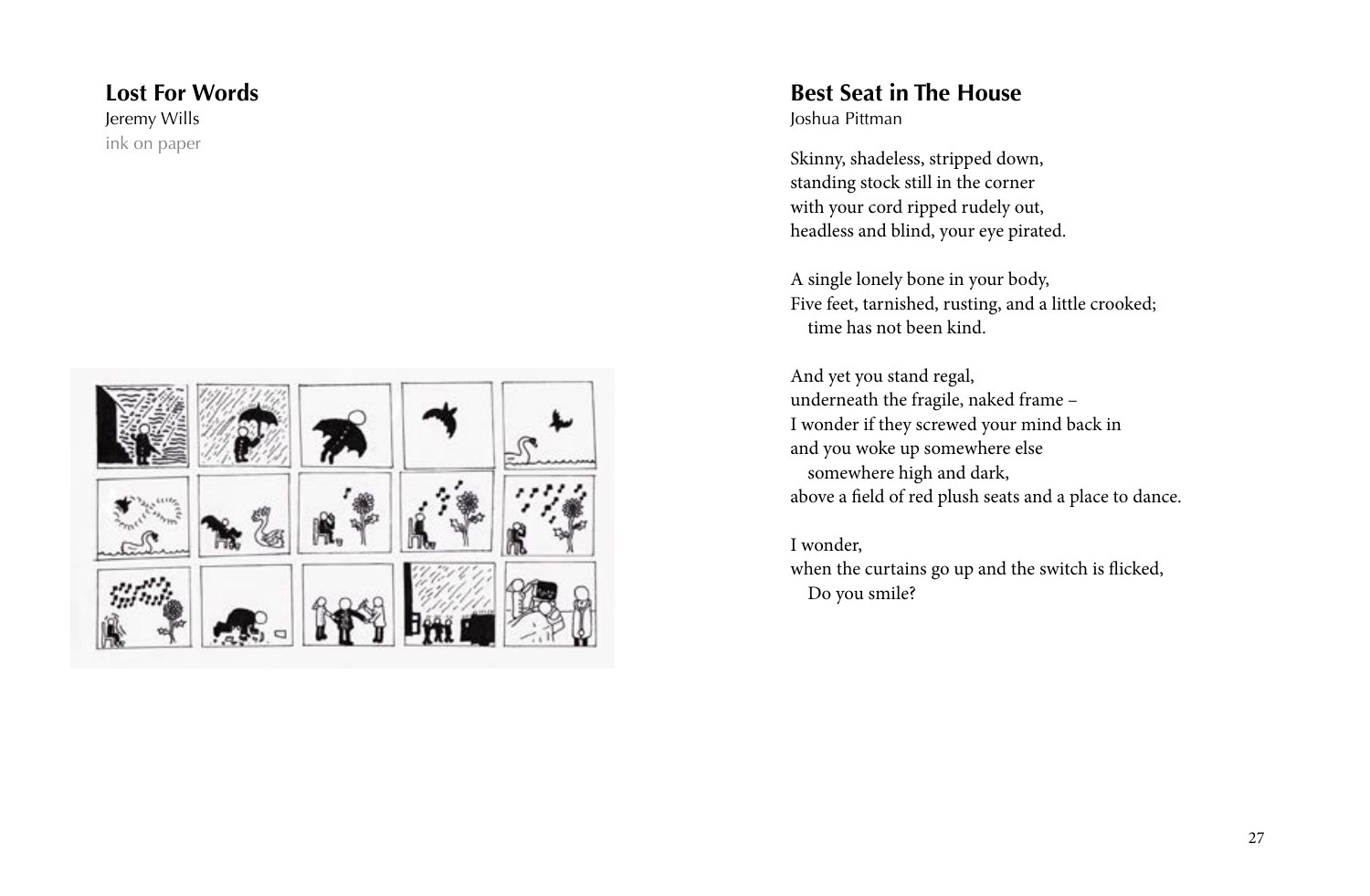#### **A response to Leonard Cohen's Beautiful Losers**

Julia Keeping

*Lilly of the Mohawk Virgin*

 *Saint*

 *Catherine Tekakwitha*

history has not been gracious to you mutilated by pimples and pocks, reduced to the ability of raising a cock

plagued in a different way he staggers among porcelain shadows, desperately seeking

Kateri Tekakwitha, Do you hear his pleas? acrylic painting Alyssa Leahy **The Typist**

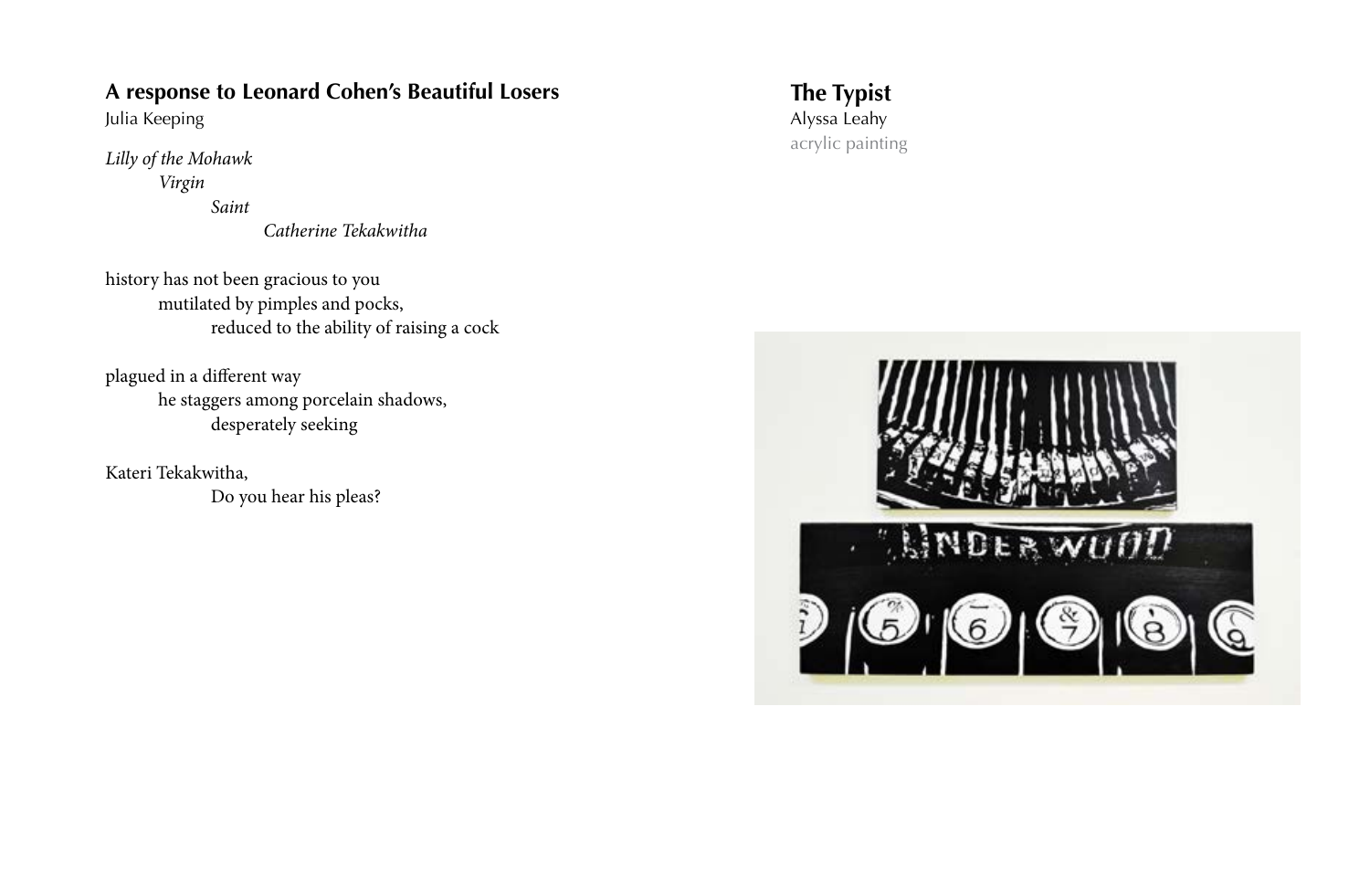## **Freezing**

Jessica Warford

The ice picks apart our skin with maddening patience, like it has an eternity to destroy us – and it does – but that's of no consequence now, we are too far gone for worry.

Icicles are forming on my eyelids and my insides, as you laugh and tell me you can't feel a thing. There's no point in fighting this gentle demise any longer, when it's as easy as falling asleep.

Together, we are a dark spot on this white horizon, a smudge against the backdrop of a muted world. I couldn't think of an easier end, than lying here on this bed of glass shards.

So, darling, take my hand and we'll watch as the stars flicker out like birthday candles, we can sing a song to this wasteland, as she smothers us with cold.

**unafraid;**

Jessica Warford

the bloodstains on your hands have been there for years staying put like a guest you'll never be rid of you grew up walking on eggshells with a gasoline heart and sticky fingers in a cruel world without constants where it's all about sex and timing and you never did figure out how to be unafraid of your own body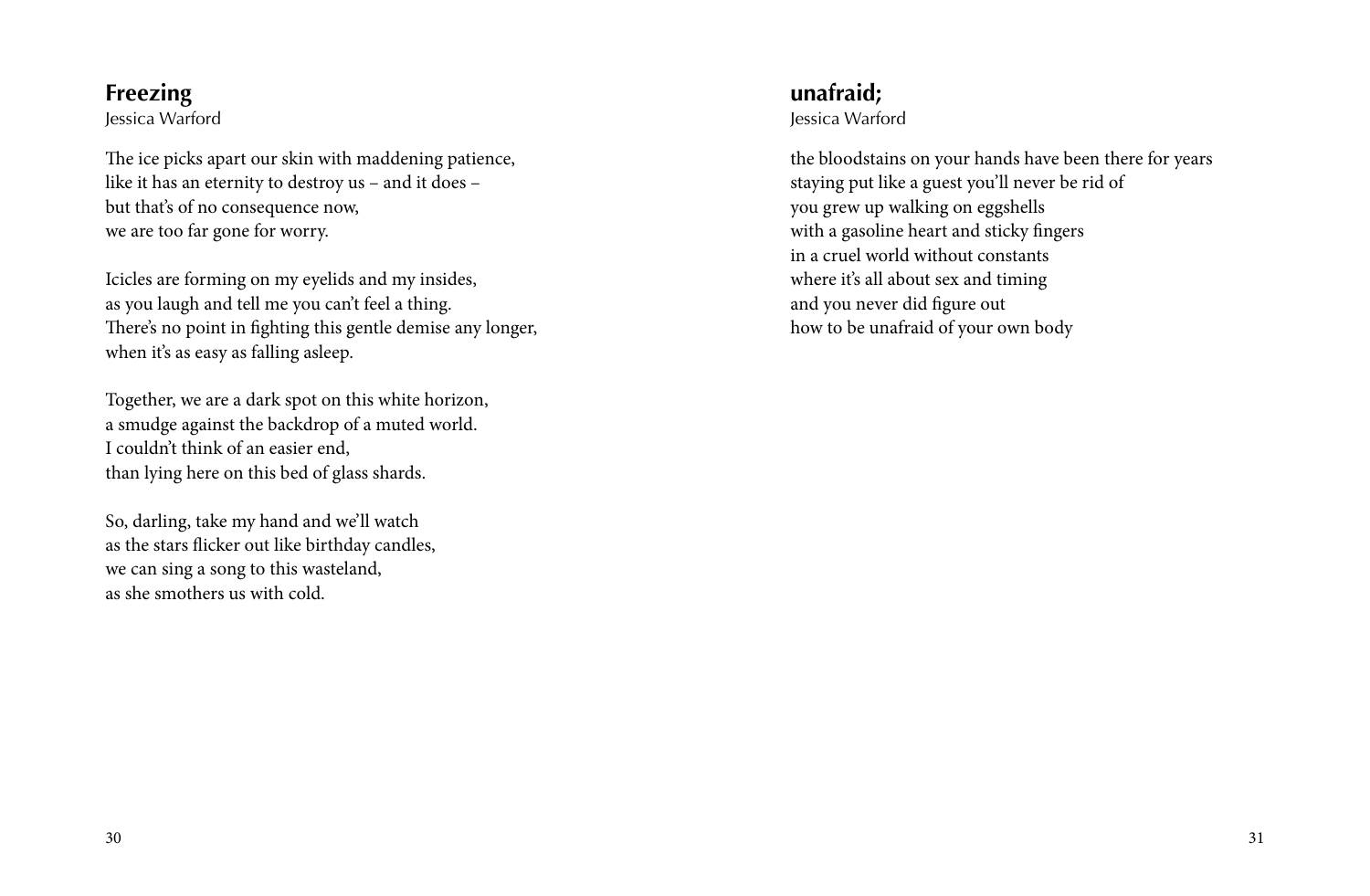serigraphy on paper Erika Stonehouse **Post-Mortem**

screenprint Emily Critch **Aguathuna**



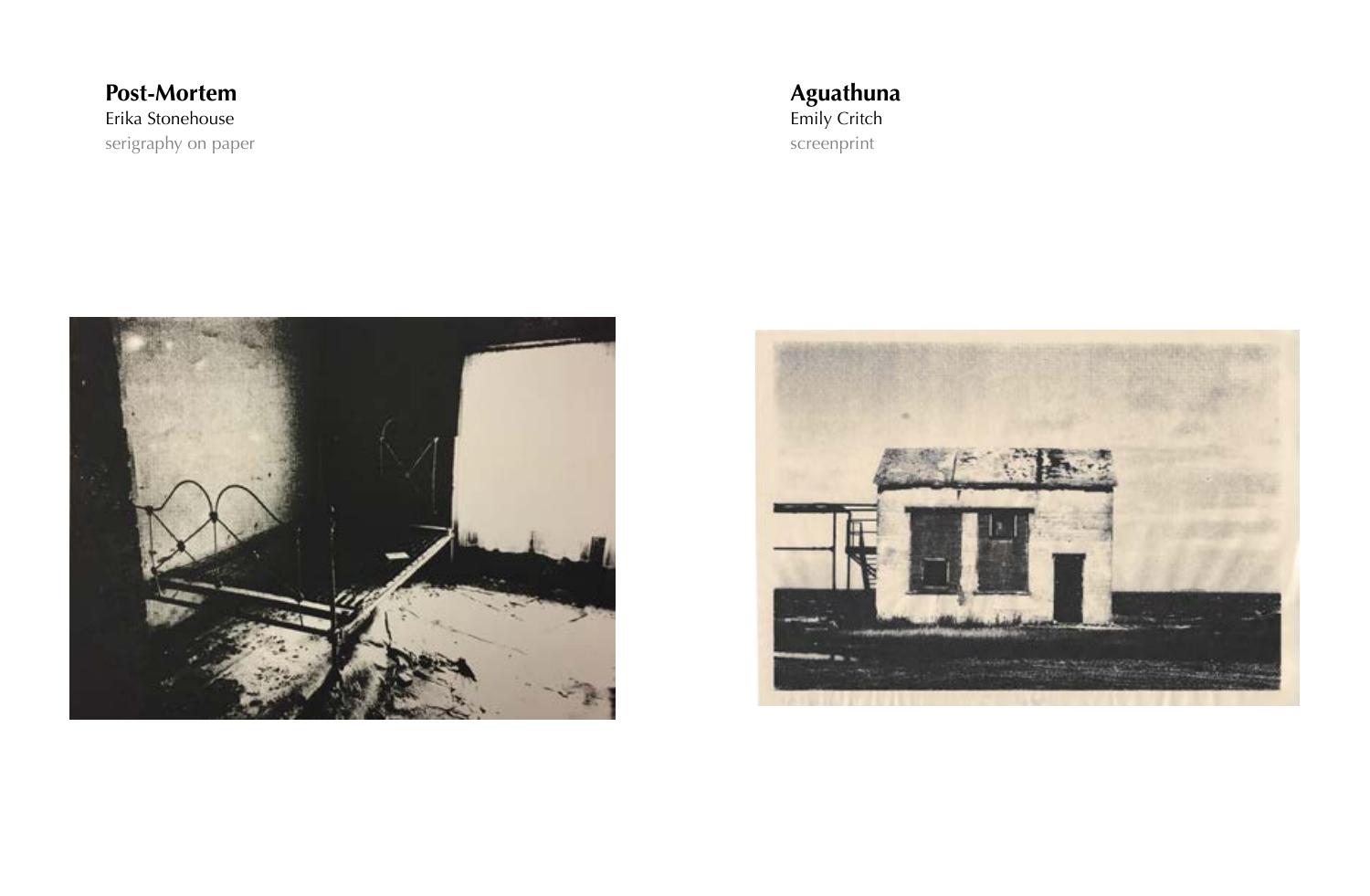#### digitally edited acrylic painting Jessie Donaldson **Poppies**



#### **For the Seeds** Matt McCarthy

Report to the surface It's nearing the time For sprouts to emerge And for tendrils to climb

All you peppers, oregano Rosemary and chives For the sun, soil and water Have rendered you 'live

Maybe we'll use you and maybe we won't But don't let that hinder your desire for growth It's a marvelous realm in which to love and to breathe From the moment you're planted 'Til you shed your last leaves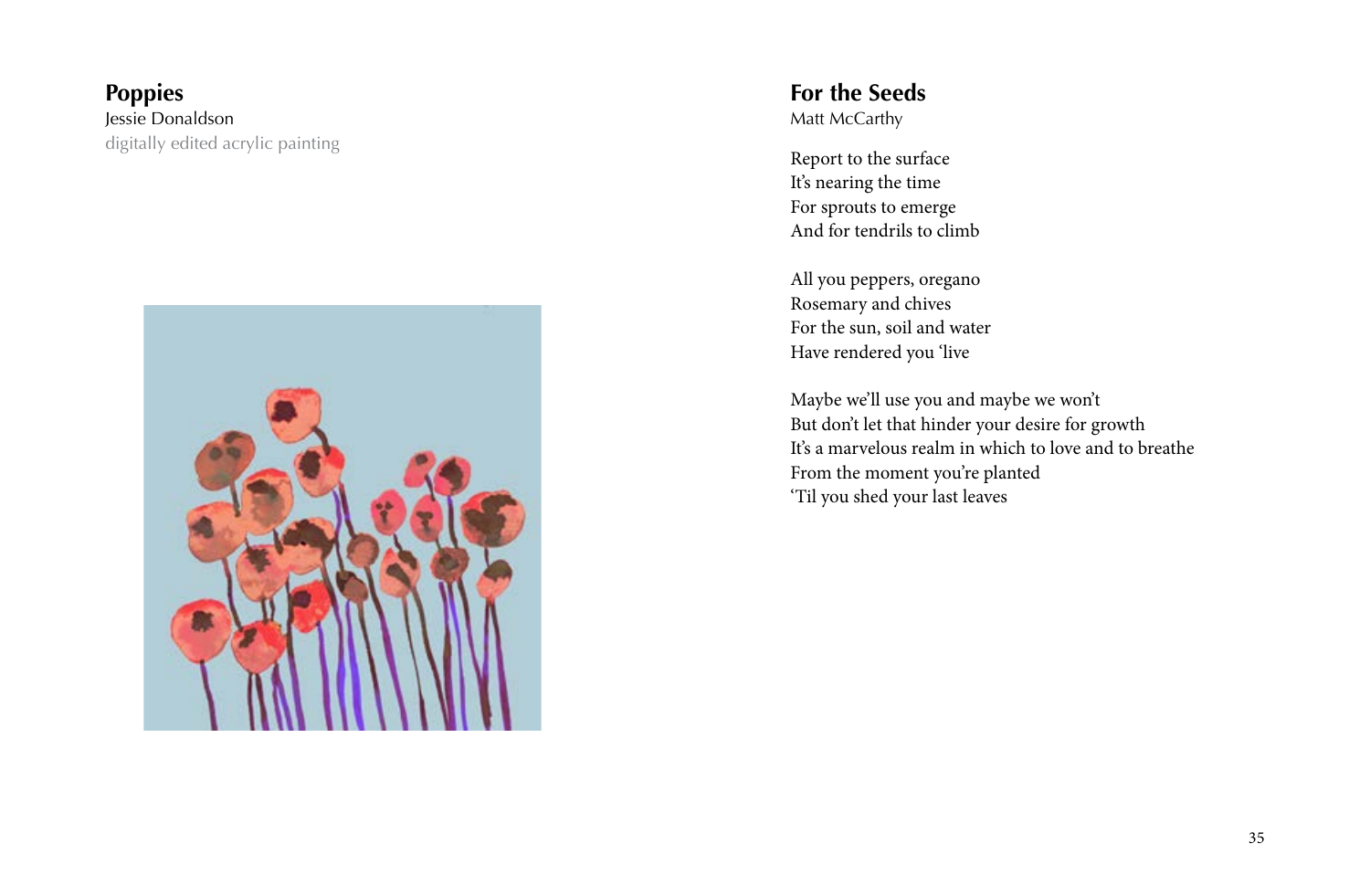Ryan Duffy

It's eight minutes to midnight. I'm reading the newspaper, curiously contemplating The strange state of the world. I'm laughing to myself, wondering How we got to this point. The last thing I read is an article about a funny-looking cat.

I'm not worried about anything.

It's seven minutes to midnight. I see the shifting sands of machines Shaving away layers of ancient lands. The black blood of the earth bubbles through the Continental vein, and is injected back into the machines. The world is coughing, gurgling, grasping for air.

It's six minutes to midnight. I see factories with suicide nets, strung and Stitched with the silk of hope's pet worm. I see the good of humanity, even though it's Far away, obscured by smog and the shadows of A false flag waving in front of the only remaining sunlight.

It's five minutes to midnight. I see "To Protect and Serve" printed on the side Of a flashing cop car parked recklessly on a lawn. A Black mother is crying out for her son—

**Mad** Murdered for reaching into his pocket for his phone. The boys in blue applaud each other.

#### It's four minutes to midnight.

I remember that Matthew talked about the fires of Hell, And how contempt towards your neighbor will Send you There. He was right, except Hell's fires are a Hellfire missile; fired and forgotten, as the nativity scene Lays scorched and charred, soon to be drowned in Galilee.

It's three minutes to midnight. I see a profiting prophet, screaming in the Homes of every living creature on Earth. The clock's hands are drawing lines in the sand For the new gangs of the world, Whose colours are black and white and pink and blue.

#### It's two minutes to midnight.

I don't know what to make out of what I'm seeing anymore. Terracotta soldiers line the abandoned, littered streets Where the citizens are inside, taking shelter from A mutated government policy of duress and extermination, Coupled with radical ideologues, ready to smash their windows.

Lord, it's one minute to midnight, and I'm getting real scared down here. I've always thought that I was ready to see you, But I just don't want it to be so soon. I know you're not listening to me, but all I can hear is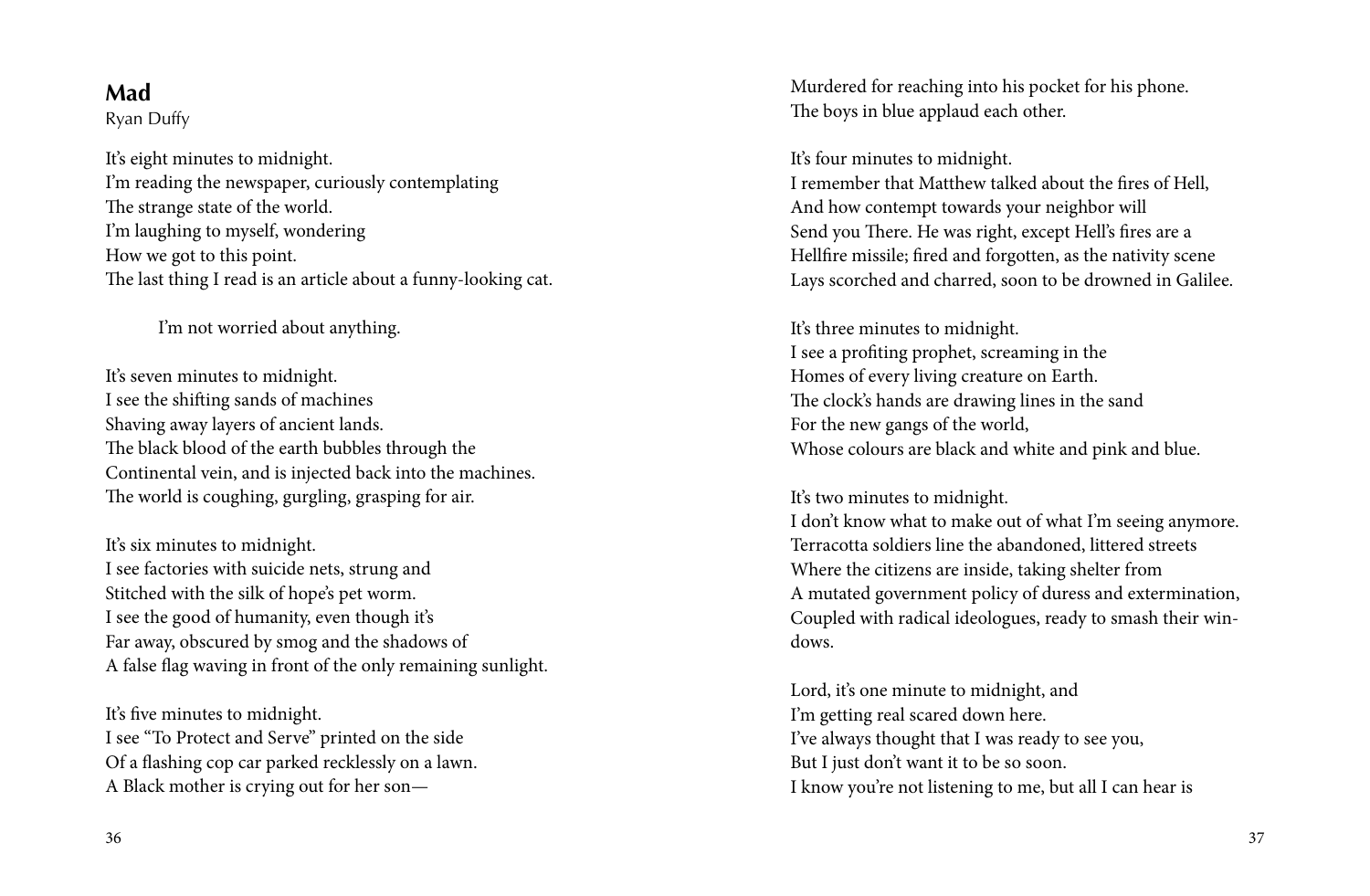The sound of your final trumpet's blare.

The clock's still ticking, Lord, and I'm still reading the newspaper, frantically sifting Through the words, trying to separate fact from fiction. I'm choking on my tears, trying to find out How we got to this point, But the last thing I see is a bright flash

And then I can't see anything.

I don't know where I am right now. I'm floating through stone-cold silent nothingness. My watch is telling me that

It's midnight,

But I'm realizing now that

midnight was days ago.

#### analogue Olivia Wong **Seeing Double**

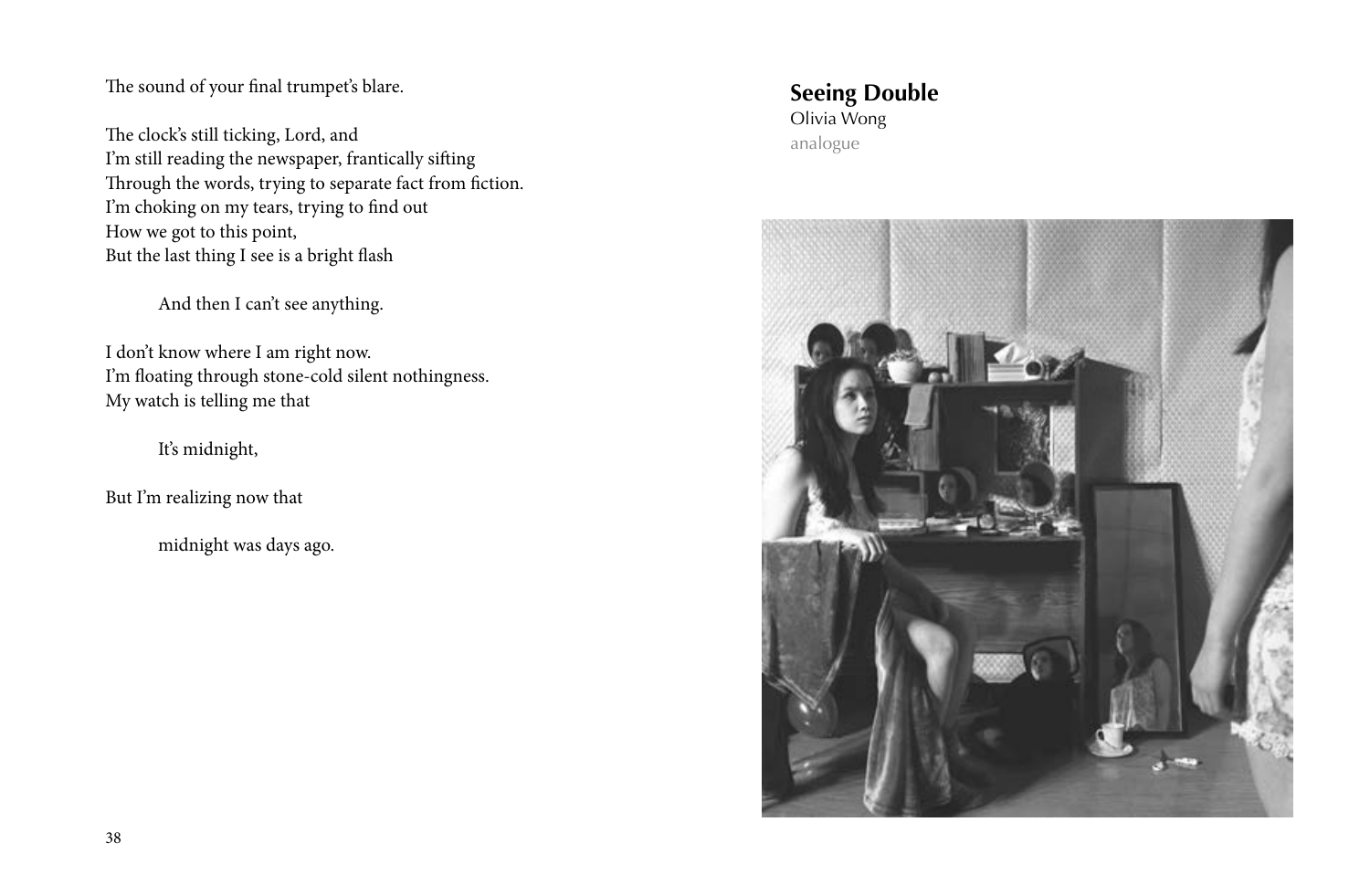# **oneforty**

Ryan Duffy

140 characters of falsehoods.

gouge out the public's eyes and feast on them in your castle.

we're living in an age of vitreous gallows humor.

graphite Melissa Taylor **The Philosopher**

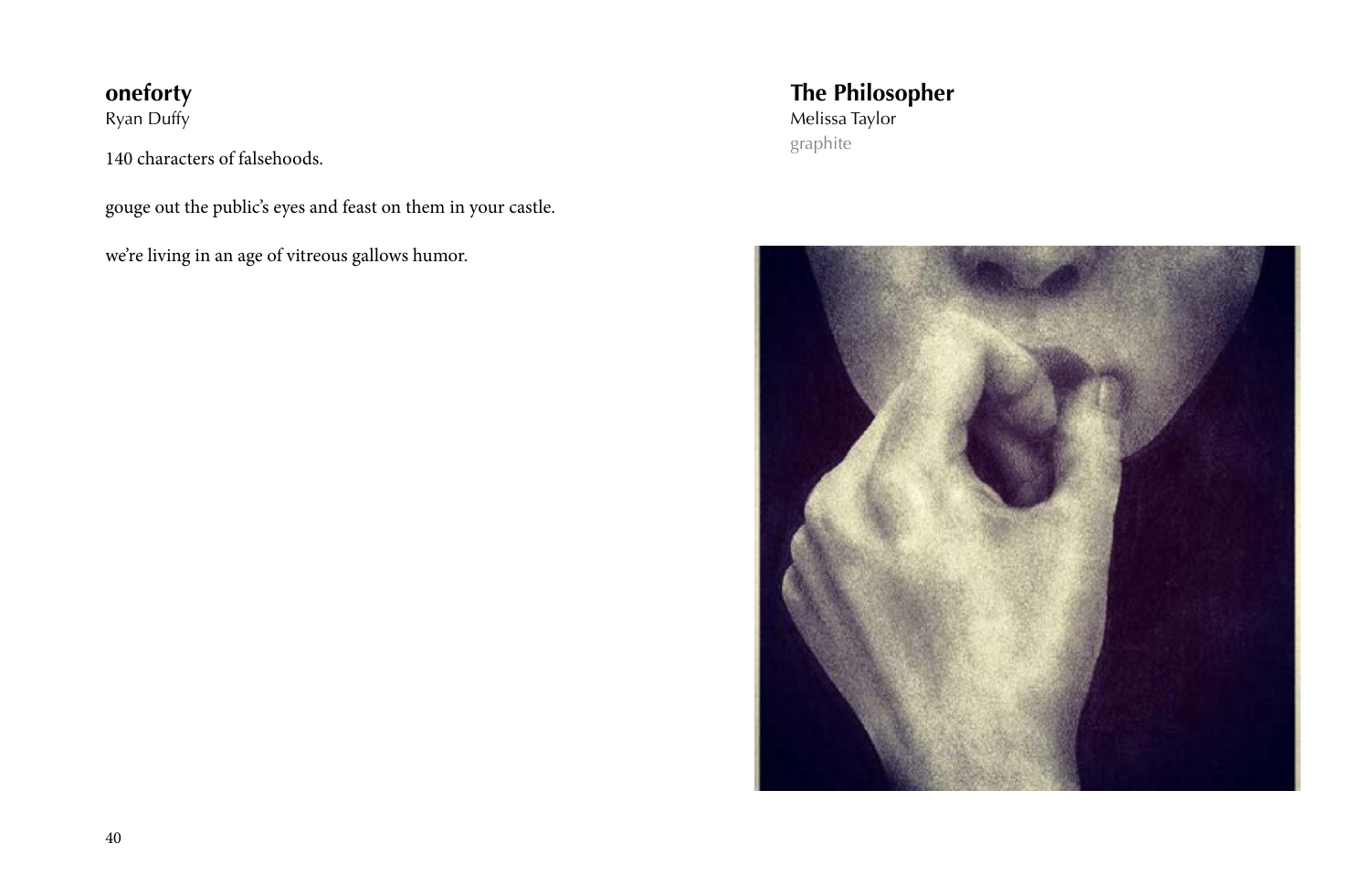digital photograph Kassie Lukeman **untitled**



#### A.H. Robitschek **An Ancient Lock**

I was taught poetry in all its subtlety, from poets more shattered than I. Perhaps that is why I breathe differently now, out in the Open.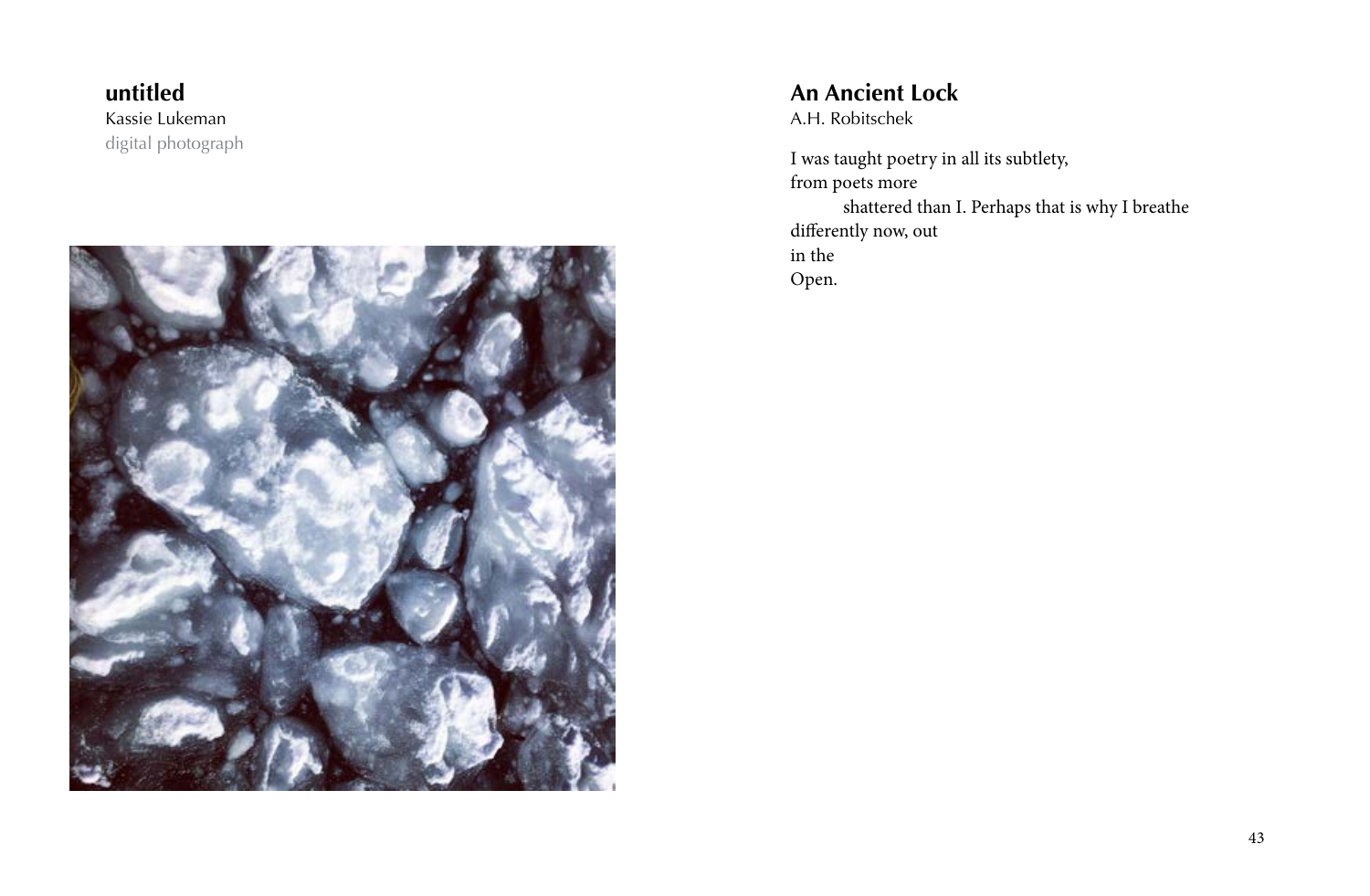digital photograph Quinton Colbourne **Incubator**

# **Part I: The Seer, Part II: The Abyss**

fire-charred oak and computerized LED sequence Lucas Morneau



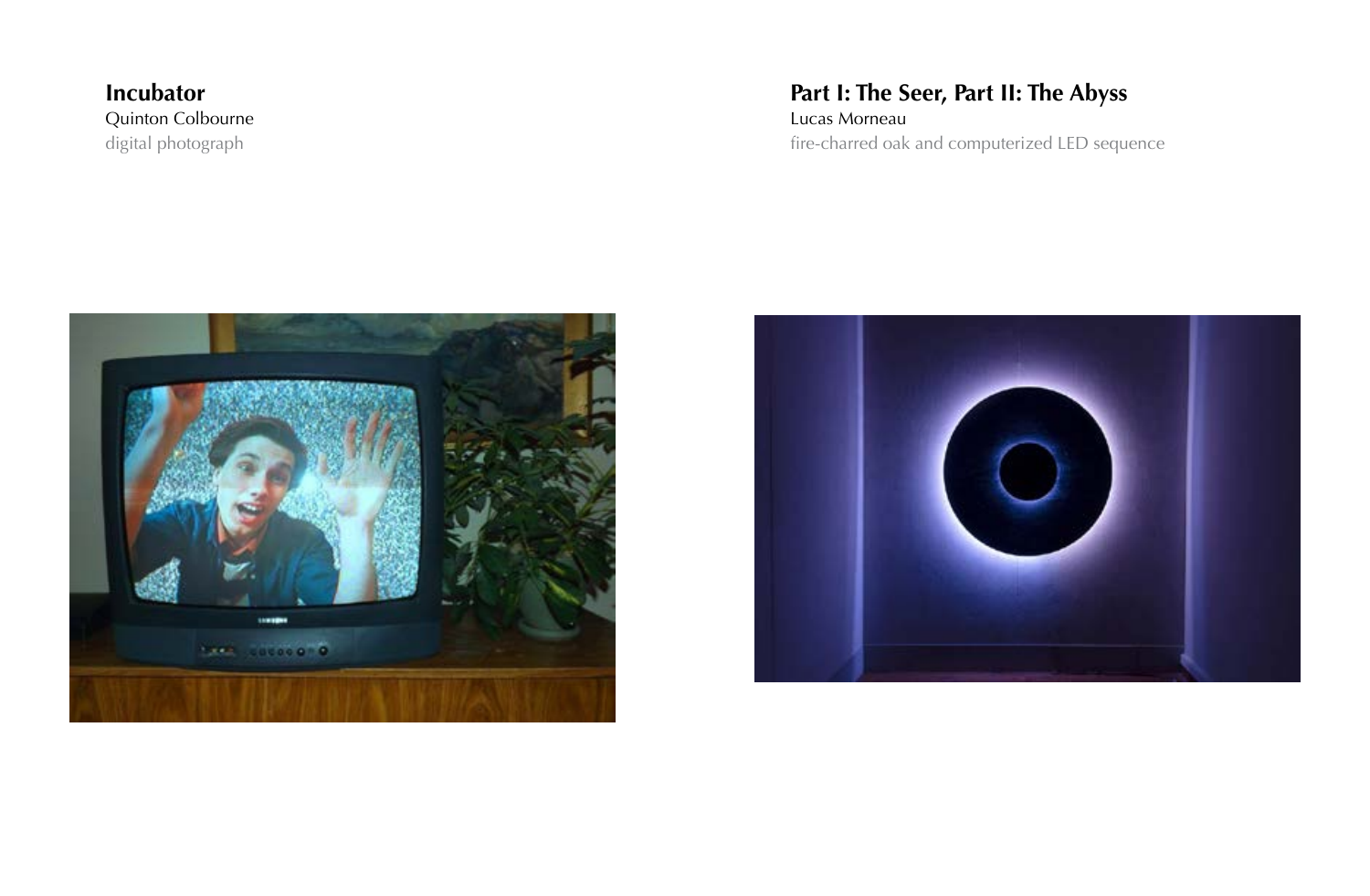# **Sheulogy**

Quinton Colbourne

I was attracted to your traction My feet hanging by your tread I embed you in friendly fashion Beneath soil you once wed Terra firma to terra nova Subtract the surface of the sun Unearth a new utopia Laces run undone Tiptoe into Valhalla Hearken to your own tongue Heaven stands on a stairway Each step and you are one

### Quinton Colbourne **Sprig**

under curtains, carpets and parapets a floor of fauna engorged in shroud of shadow and silhouette the glory of forest forged marrow and mirth of marionettes bountiful and boundless corrugated corsets wreathed in jackets of jade abated beneath a thicket of palpable palisade tendrils of sentinels, all tentative in vain sapped of sapience, a terracotta terrain shearing of sheaves in autumns rouse division of visage devised a boreal banquet, a bouquet of boughs a feast of leaves and lives a labyrinth embroidered in lattice and lace bordered embracement of twine amazed masquerade of tresses entranced trespassing in turbulent time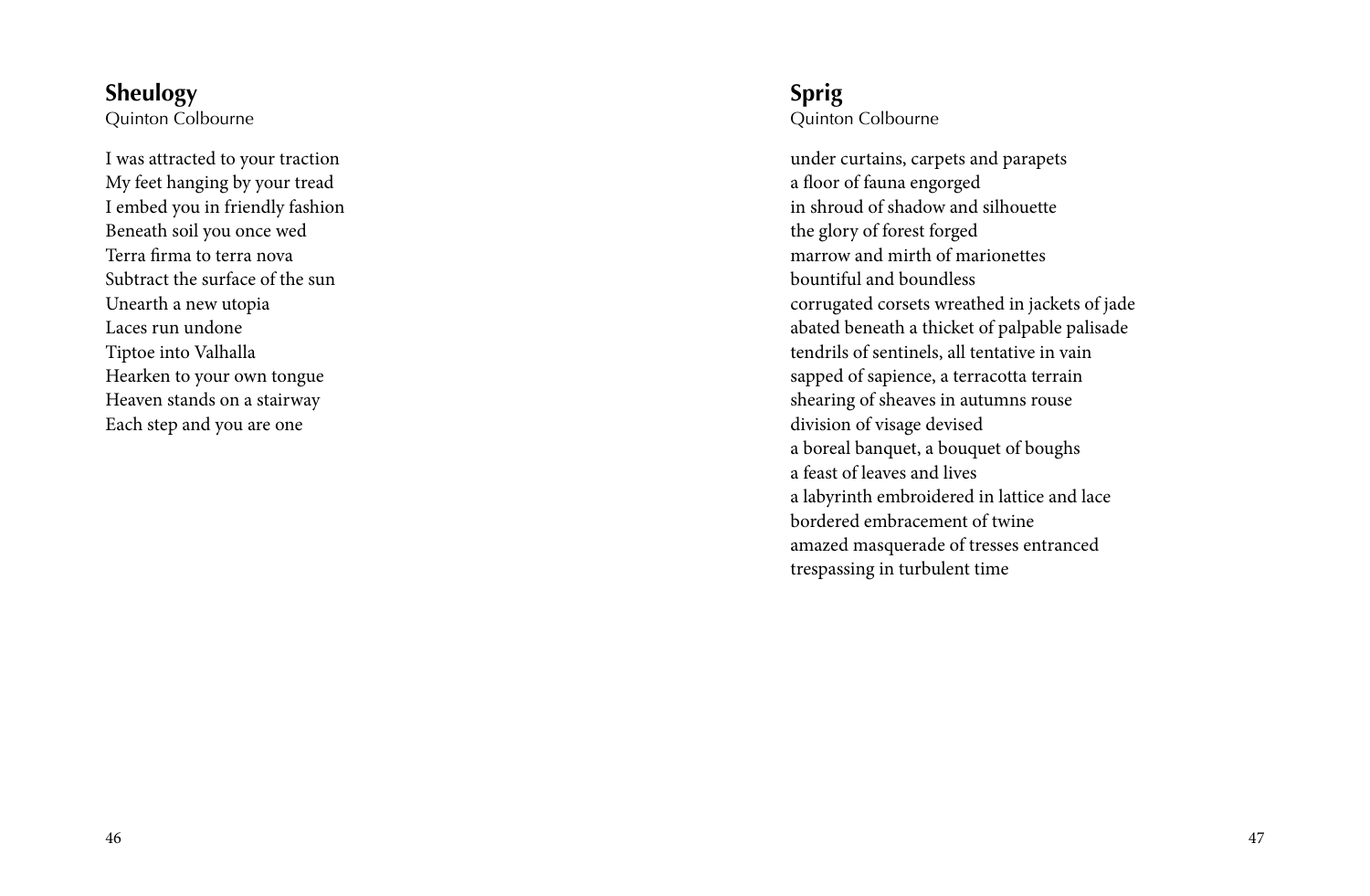### **High Definition Death**

Hastings Gresser

It's there and it's not and you don't think about it and you do when it's not there you feel alone in the silence when it's there you feel nothing

sitting in some corner, festering in black drawing little attention, destroying you softly with electric light and stereophonic sound sitting on top a cabinet made of bone

the senses wage war, trying to understand putting pixels together looking at your uncle's body at the wake wondering how something usually so animate can lay so still like a turned off television

change the channel maybe there's something else on Olivia Parsons **To Be Forgotten**

Painted pictures of lovers, landscapes, of mighty mountains and trees.

Photographs of accomplishments, family, brilliant sights of astonishment.

Sculptures of gods, exceptional leaders, of righteous Kings and Queens.

But yet, nothing of Me.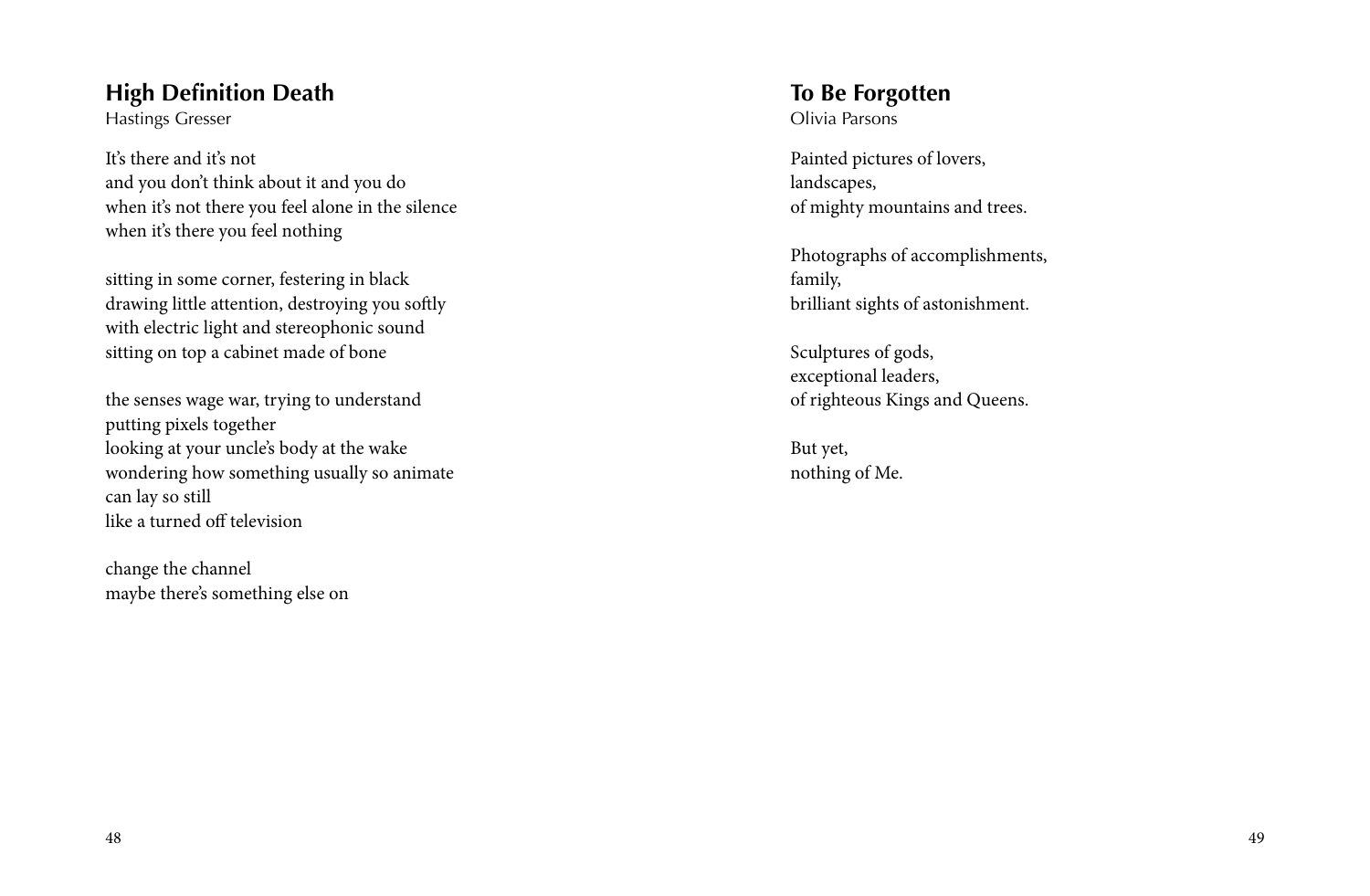## **Recoil Escapement**

Myron King

Signed up on arrival, enlisted for life. No choice given me, presumptuous delight. Control or guidance? –the line rashly blurred, an exacted proxy from unfounded concern.

Knowledge and reason – allies to the score. His torpor and silence affirms even more. With innate courage, a new path is graced but chagrin and reproach painted their face.

Novation of mind, and onward we tread, dishonor proclaimed, dissidence is said. Lonely is this – the road less taken, but worthwhile the resolve, my freedom awakened. Bernard Wills **Old Country Blues**

Well first you need to find the place.

Old Country is hard to find… seems it buggered off somewhere

perhaps in in 1982…I don't remember…but

suppose your expedition found the very last bit left

swaying atop the dizzy tip of one of those tall eight-thousand-footer peaks only the hardcore climbers ache for;

or lost up north perhaps, forsaken on the bleak forbidding tundra behind the abandoned DEW line stations;

or maybe you just stumbled on it in the old growth boreal forest where bigfoot and the shy eastern panther dwell;

you might just find that Old Country is sealed up like a tomb, crawling

with its legions of seraphic bouncers

lucent in their blazing metal links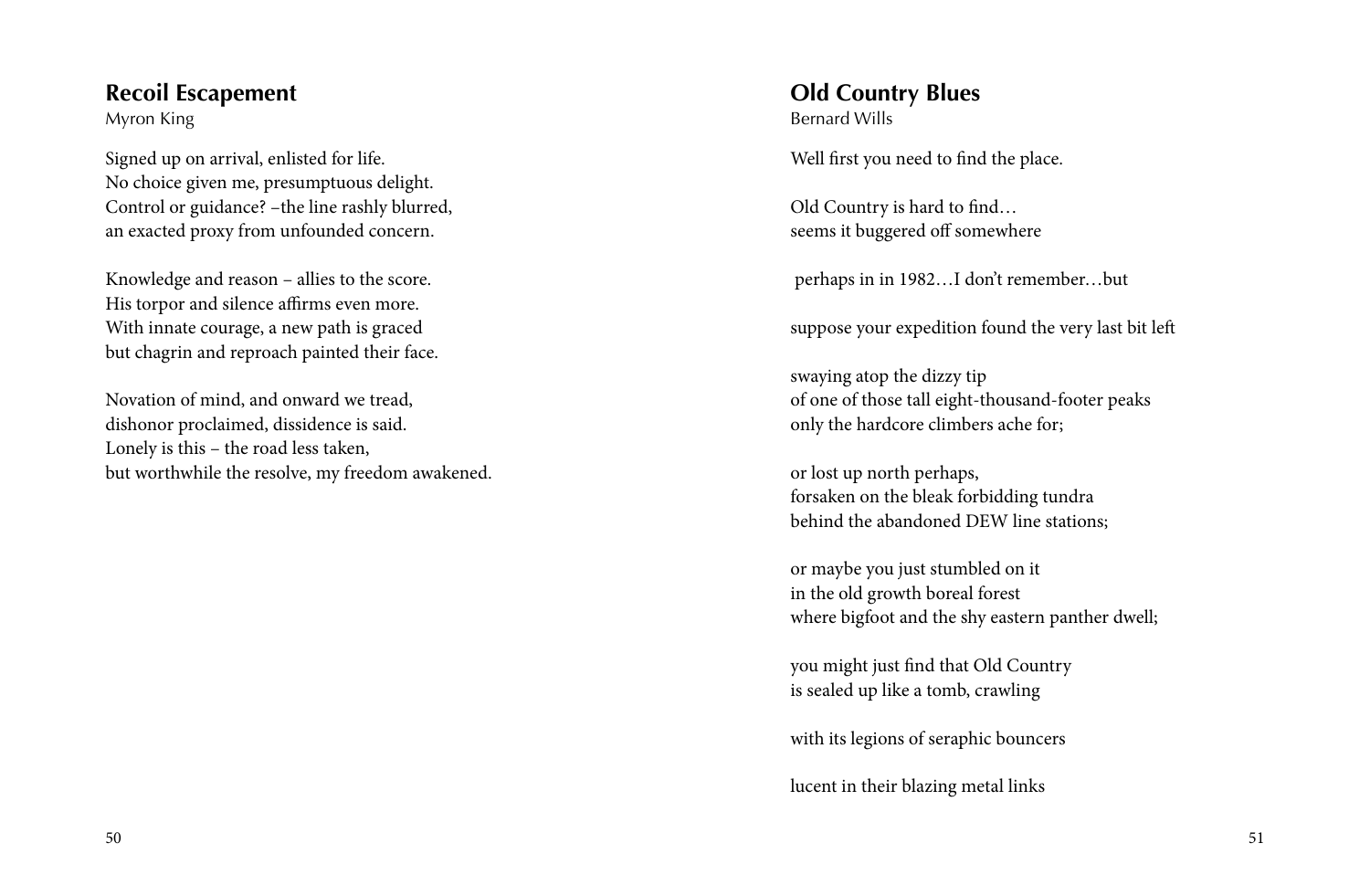#### all hot and heaven-forged.

They may not let you in. They may just toss you out on your behind.

It's fifty/fifty if they do or don't.

But, say you wormed your way insidea little sneak thief, Gollum likewhat do you suppose you'd see?

Not much. Old Country is a matter of hearing, taste and smell mostly.

It isn't for the visually acute.

It leaves its trace however, faint but clear here are some things I've noted about it.

It is not forgiving as you can well imagine. It is always the near kin of darkness.

You can hear the ocean there as well no matter how far off it lies.

Old Country has the dark smell of pine, the heavy crunch of dense-packed snow about it.

Its theme song might be something like Dark Island

or, alternatively, those lastdeath-rattle tracks laid down by the late Hank Williams

for it is dust-devil dry as well.

Love is tragic in Old Country: its silent lovers slip below the sea, their soft hands parted,

to only modest protest from the high-shrilling birds, the terns and gannets.

In the Old Country there are no bloodless tales.

In the Old Country there are troubadours, duduks and antique folkways…

Other than that I'm spitting blanks. I speak in evocations, sure, but I've lost the thread.

Still, those Old Country blues go walking like a man. I've got 'em bad and them modern bar-room blues don't cut it friends—

not like Short Stuff Macon or Blind Mamie Forehand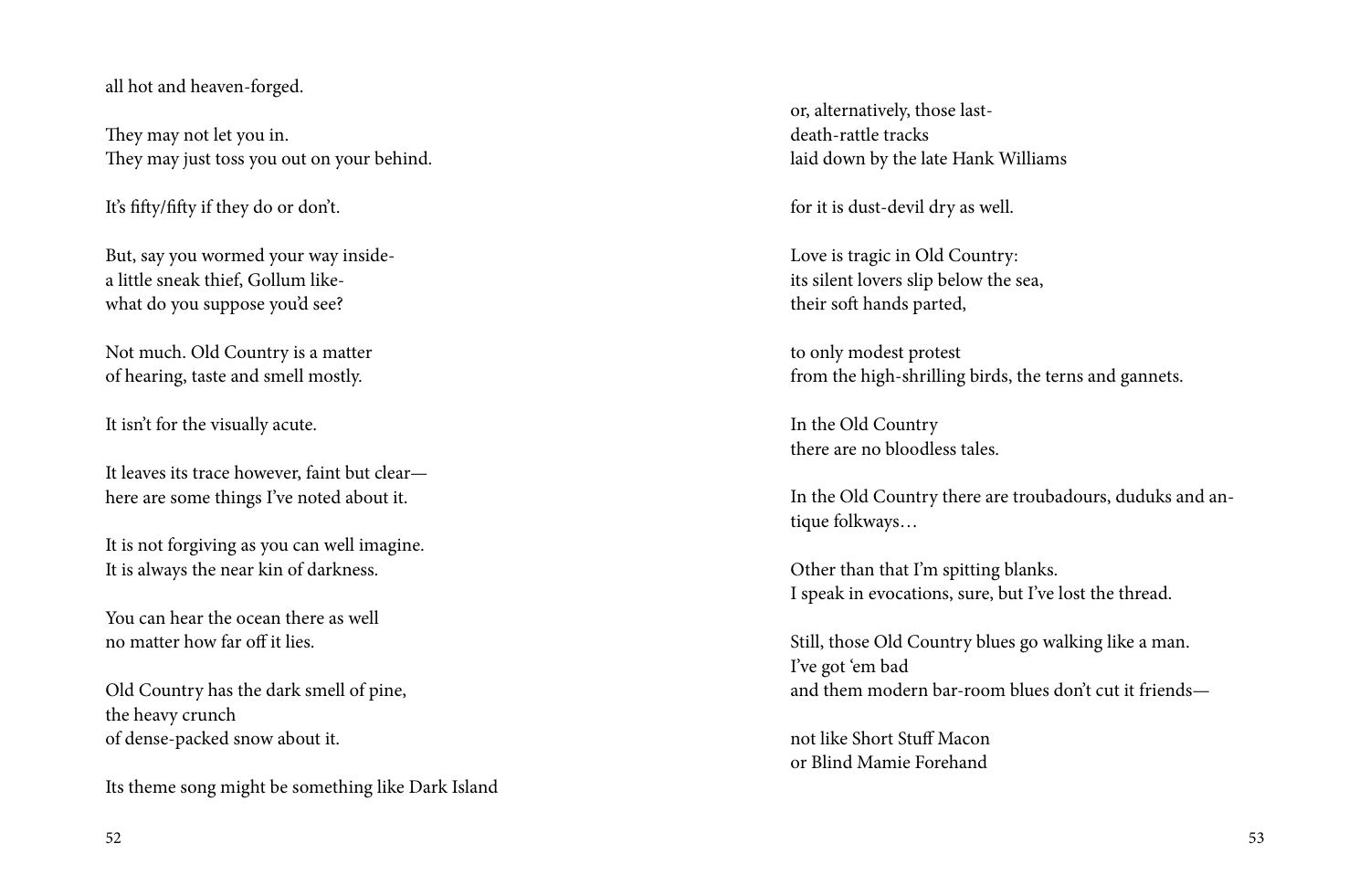not like Ishman Bracey or Shortbuckle Rourke,

Rube Lacey, Ed Bell Junior or Texas Alexander-

nor like that sweet, sweet honey slicked in heavy clots over barren, jag-toothed rocks. Bernard Wills **Ark Alternatives** 

Got me a ticket first thing… cashed in my RRSPs to do it.

The Ark cast off a week ago… from jolly Amsterdam but of course I had to make some changes.

I've packed two of every author. By special request there are no animals.

It's my ark damn it. I've picked out a nice deck chair,

laid in a good supply of Cutty Sark blended scotch and Old Pusser's rum to suit the nautical theme.

I have nowhere to go so I just let her drift.

I am well caulked against storms.

That wide beam makes for a good sea boat. She rides the slow Atlantic swells as a stately matron should.

Below she is dry, my bunk a kindly, rocking cradle. Nothing like an ark for riding out the weather!

But today is gorgeous. I'm somewhere, maybe, near the Azores. I have my deck chair and my parasol.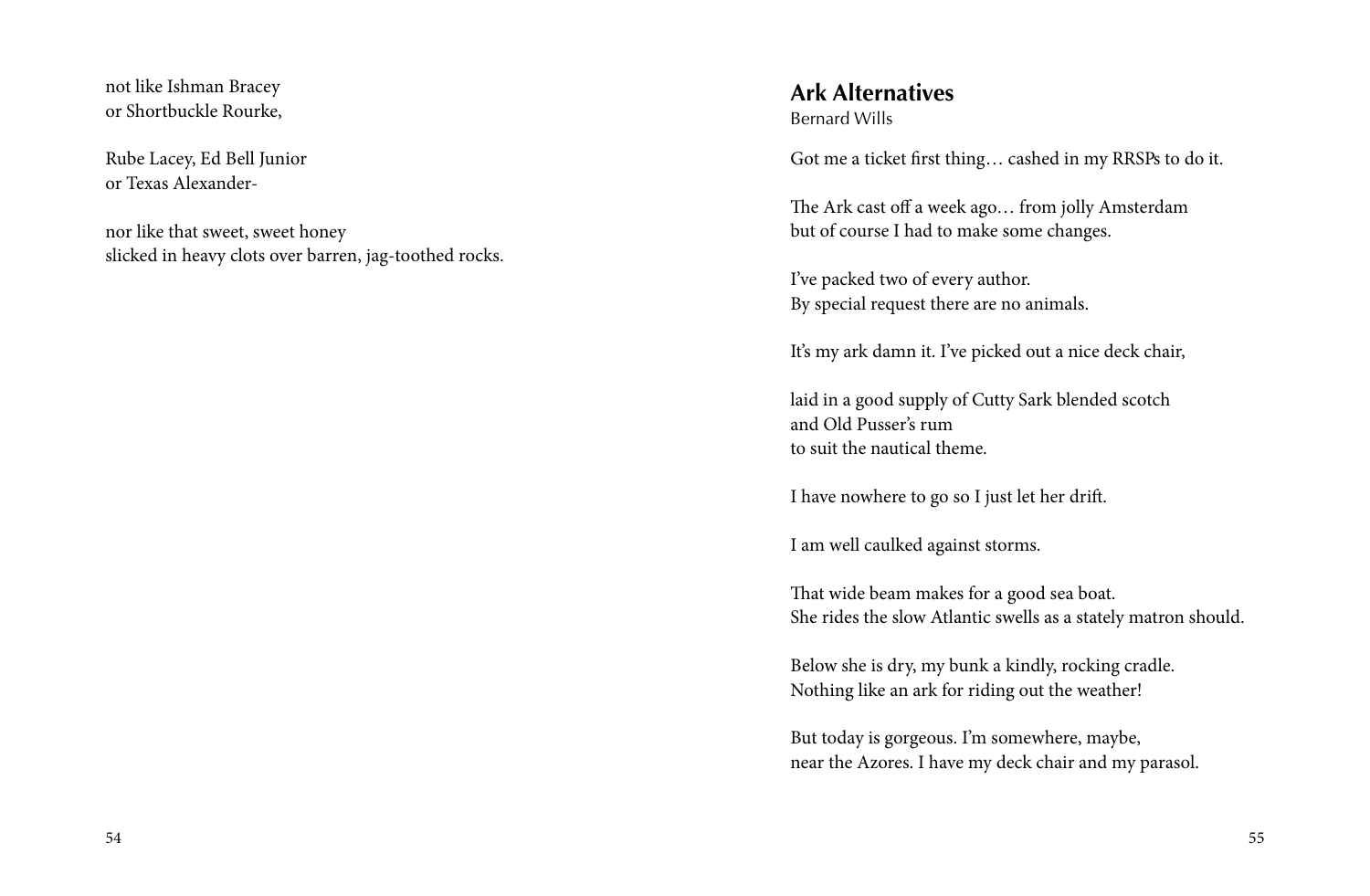I'm halfway through Ulysses. I've got "Poimandres," The Red Book too, the Duino Elegies.

I've packed the entire collection of Roderick Usher:

Campanella's City of the Sun, the Chiromancer Fludd,

a Loeb edition of Pomponius Mela and even the ghastly romance of Lancelot Channing.

I can read them all. There is no time.

My glass is full for the third time.

Mrs. Noah still fixes lunch, same time every day… Would you believe it's chowder day?

Ham is fishing off the stern, Noah lost with nothing left to do. Hell, he can go below and fetch me slippers

and another bottle.

I lay aside the intro to the Rilke. I'm dozing from the rum, the soft salt breeze, the tar fumes … I …

Christ almighty what's that speck? Another ship…adrift…in parallel.

It inches closer…I doze…wake up again…there it is… Shit, it's big, it's squat, it's wood…it's…the other Ark!

I didn't tell you there's another ark. This one was customized for no surprises.

Just the things I like…time, scotch and a fine sound system

looping endless ricercares from nasal stops of a wheezing baroque organ.

Well Savannah and I split over the animals.

She wanted an ark with animals and I said no way.

She wanted tequila too…clearly not a favorite of mine.

There she is on deck all young and trippy horsing around with zebras and giraffes

(that happy squad of mated friendly brutes)

her hair dyed every color of Old Noah's shining bow, Her face tattooed with stars.

She is naked, twirling in a dance, oblivious of the melting sun on her pale white skin as baboons sway in time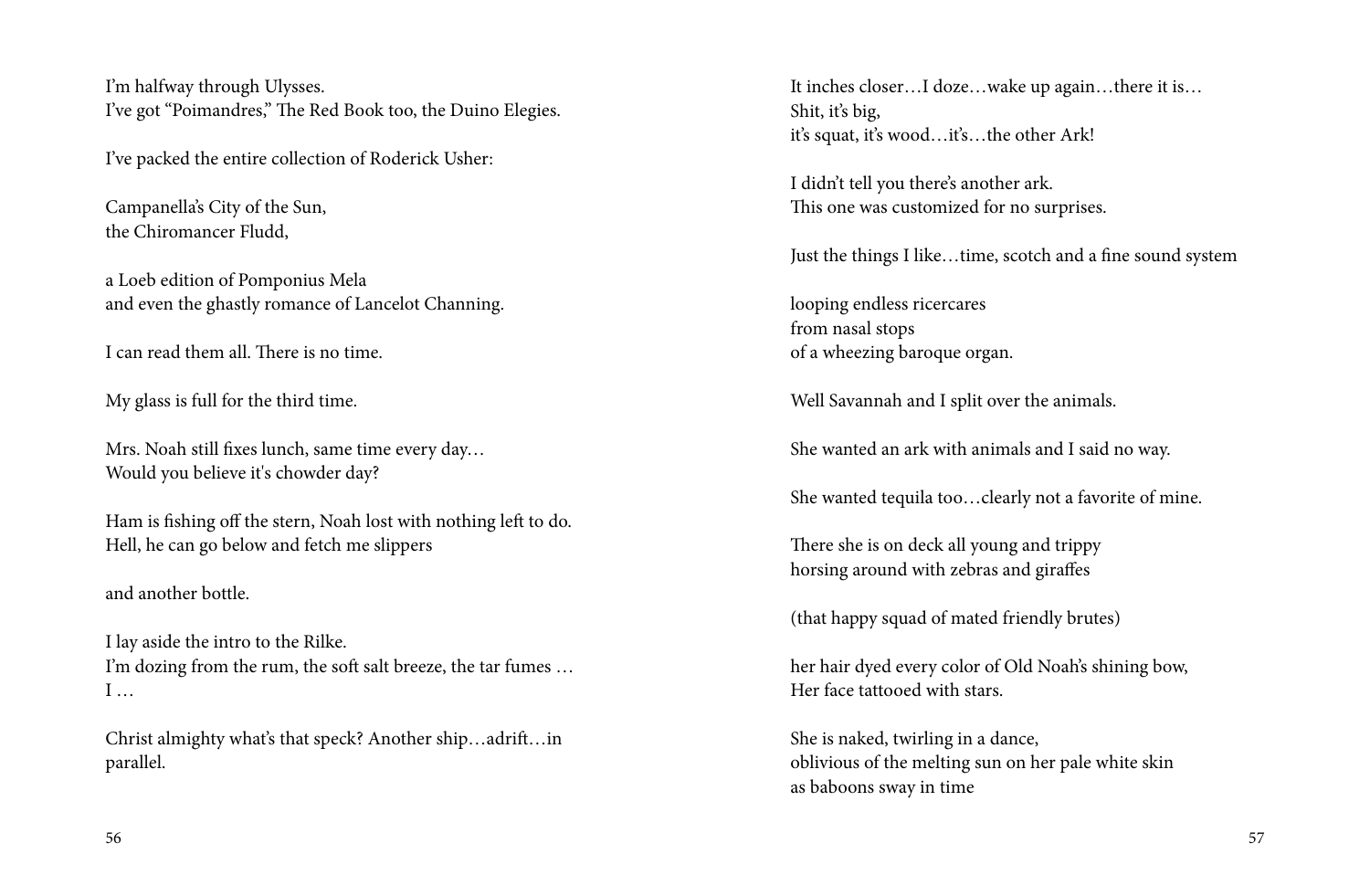and the children, naked too, race up and down the deck…

It's golden-grove, the Garden of frigging Eden in all that riot...I sing out

Ah Worldes Blis ne last no throwe it wend and wit awey anon!

Thu likest hony of thorn iwis!

Could you hear me over the gruff baboons? Who knows?

Yet I don't begrudge you child…you've earned it… gather ye rosebuds in Beulah Land.…

simply, inevitably…like the rhyme of womb with tomb.

Mine is the ark of stale and bitter wisdom and you had best sail on.

digital photograph Emily Wells **Montagne** to Ariana Grande

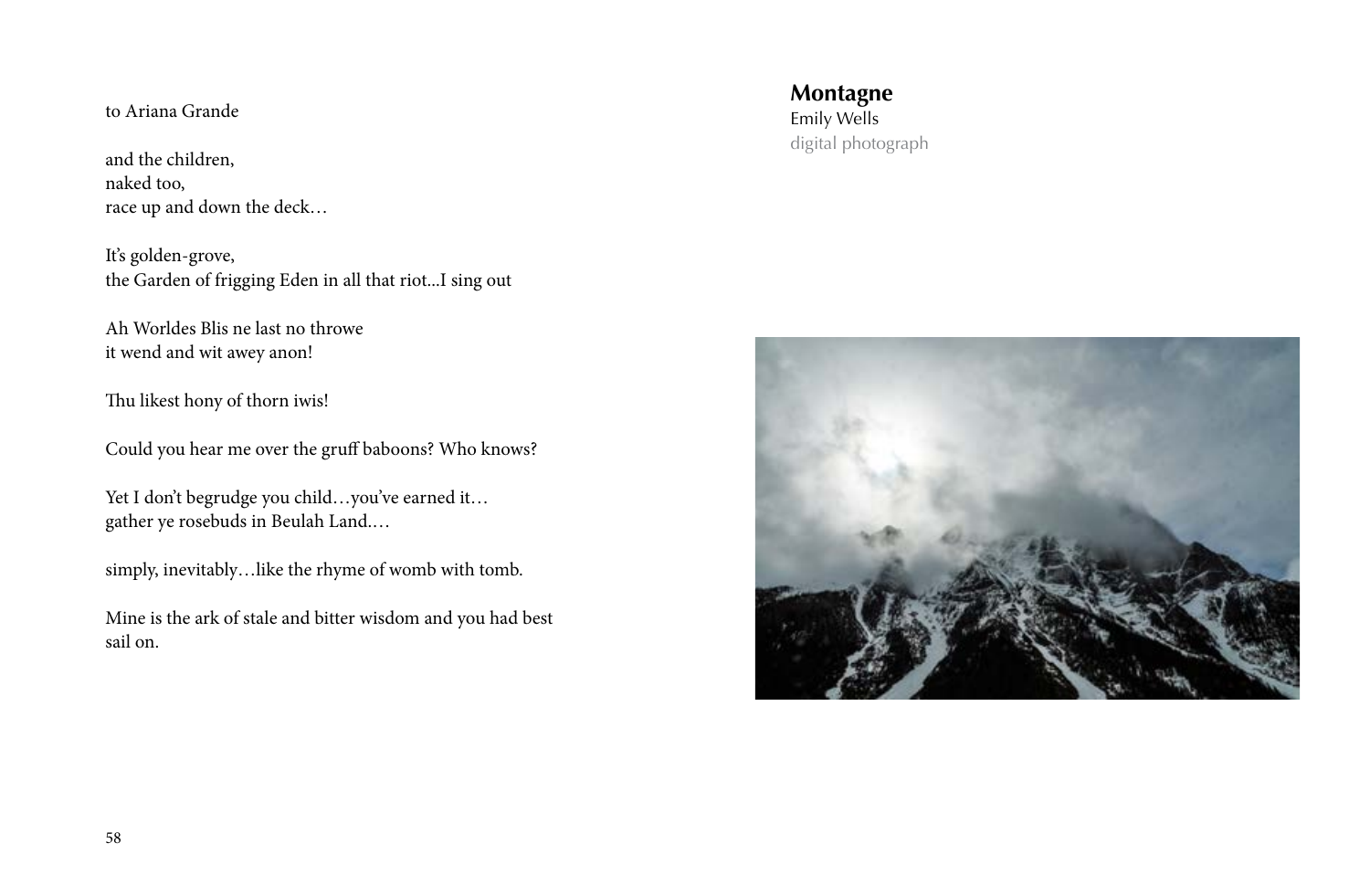35mm photography **Untitled** Kyle Au Myron King



photography **Misty Falls**

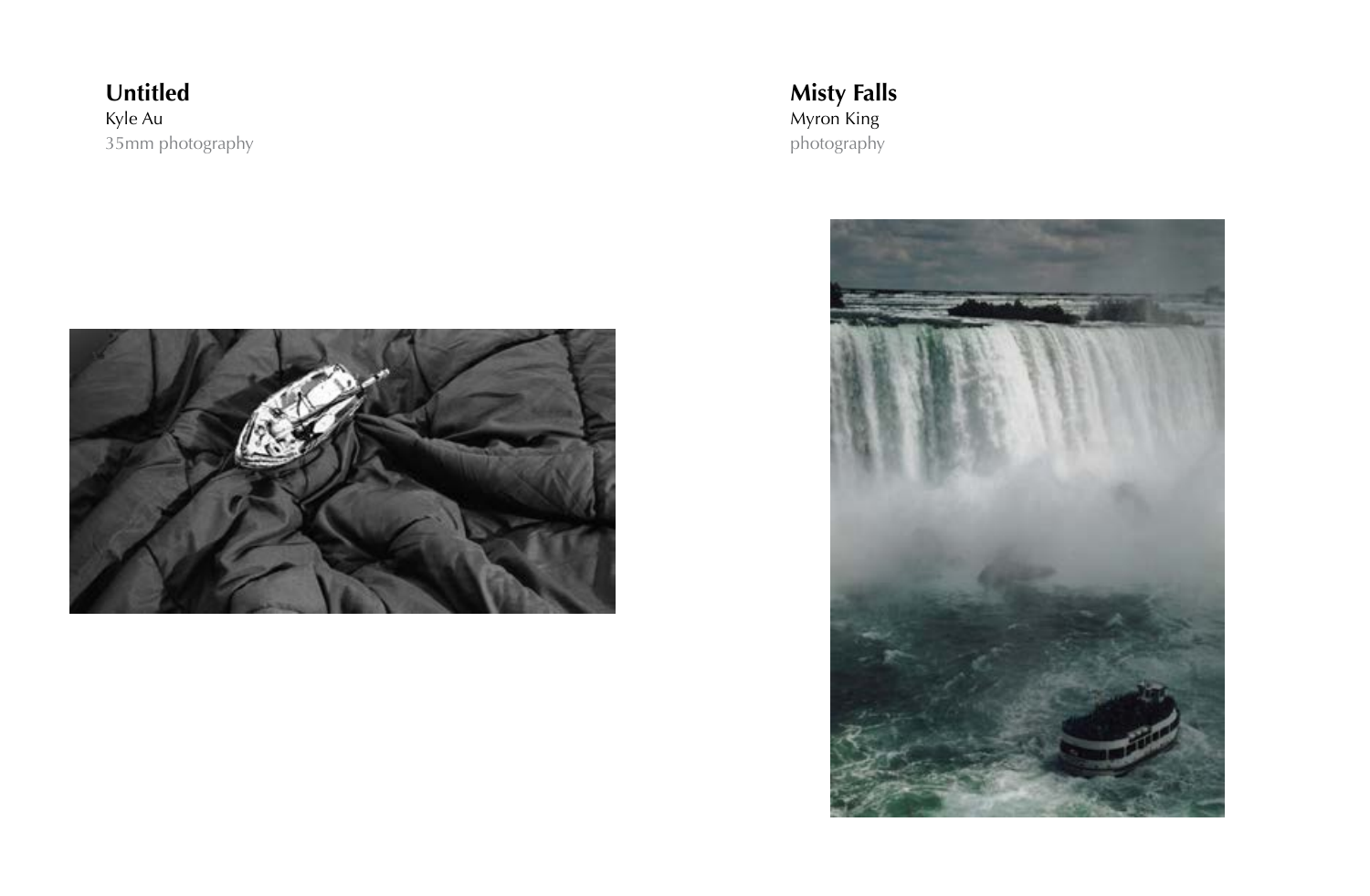#### **Informing the Bees**

Connor MacNeil

"Bees were once often referred to as 'little servants of God' or 'small messengers of God,' names which meant they had to be accorded due respect.… If someone died, the bees had to be told … If you failed to tell the bees about a death, the penalties could be severe." - Jane Struthers, Red Sky at Night: The Book of Lost Country Wisdom

 Once there was a small village tucked deep in the Forest of Ornwood. The name of the village itself is not important. What is important is the people within, and the events that transpired here in a time of superstition. A time where people's beliefs equaled their reality, and vice versa.

 Everyone in the small country village agreed that the honey found on their doorsteps was the best anyone had ever tasted. Nobody knew where it came from, who made it, or why it was delivered every Sunday morning without fail. Not a single person in the village was concerned with such things. The honey was perfectly sweet, so satisfying, addictive even, that they were scared investigating would mean an end to their mysterious delicious treat. It was that precarious situation of miracles where if one were to delve too deeply, the charm would be spoiled and no more honey would come, like seeing something out of the corner of your eye and choosing to look directly at it only to see that it was nothing at all. And so nobody questioned it.

 That is until one autumn Sunday when the last leaves had left their branches, little Annabelle, the local butcher's daughter, professed to have seen the Bee Man. It was early morning and Annabelle lay sleeping when a noise stirred her from her dreams. The noise sounded familiar in a way that should have been soothing but wasn't. As she climbed out of bed, the feeling of cold floor against her toes jolted her awake enough to realize it sounded like how her mother would hum her to sleep. The only difference here was its aggressive tone and lack of a melody.

 The noise came from outside. She stepped nimbly past her three sisters' beds, tiptoeing so as to not squeak one floorboard, to the window. It was difficult to see much of anything in the dark grey-blue of the pre-dawn twilight but to her right she could just distinguish a figure coming around the corner of their barn toward her house. There was something odd about the silhouette, something insubstantial. It moved through the air as if parts of it were struggling to keep up, struggling to maintain form. As the shape approached her house the buzzing grew louder. She watched, frozen in place, as it climbed the steps of her porch and placed yet another jar down beside the door, replacing the empty one her mother had put out the day before. It descended the steps and headed in the direction from which it had come. And then, as if nothing had happened, it was gone. The silhouette, the hum. It was as though it had never happened. As if a switch had been turned from on to off, things were suddenly normal again. As the sun crested the distant hillside beyond their field, Annabelle regained control of her senses and ran around the house screaming that she'd seen the Bee Man.

 Her parents didn't believe her, nor did her sisters. But it was not just that they did not believe her. It was as if they were making a conscious effort not to believe her, which made it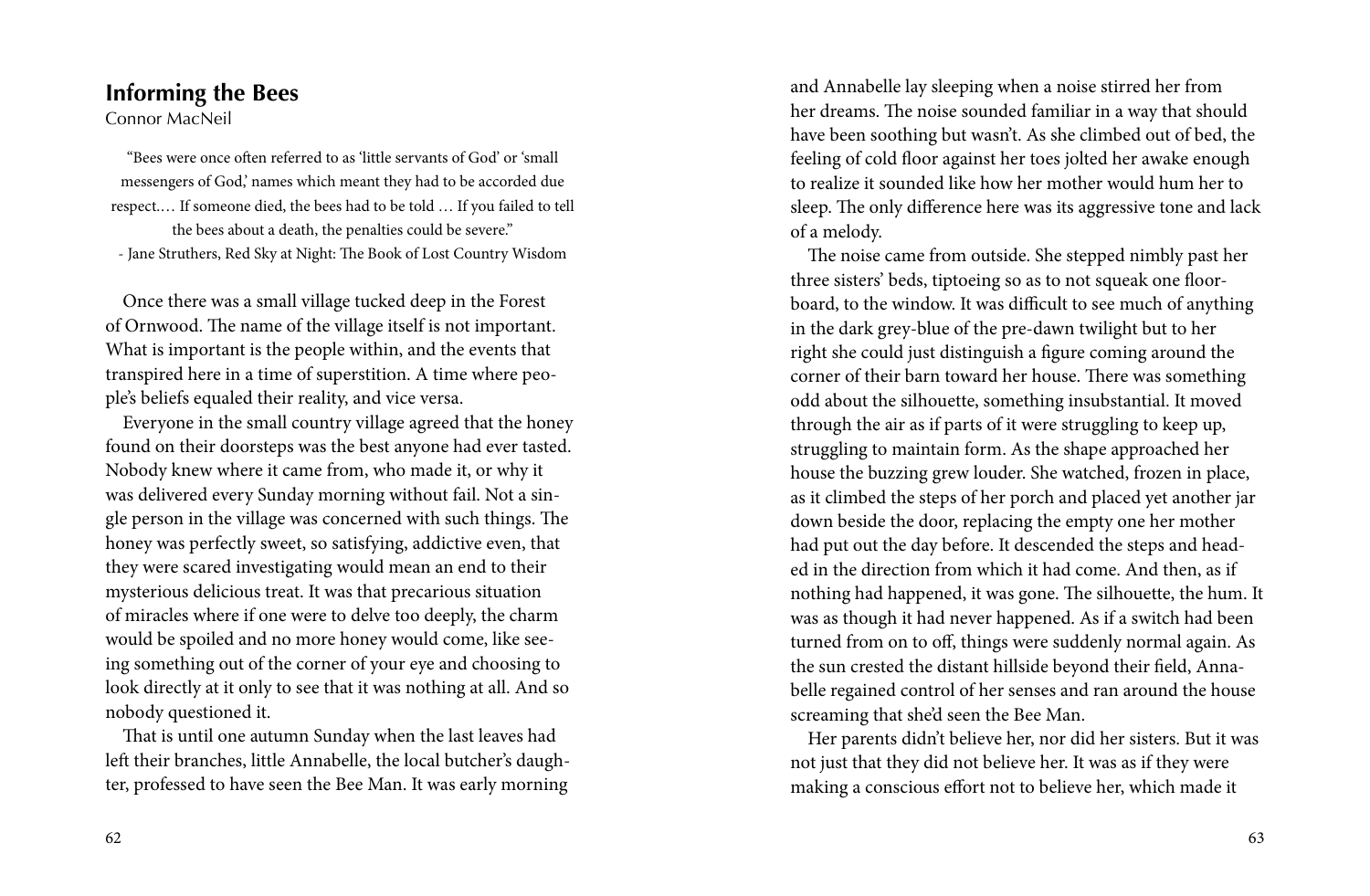all the worse. They didn't want the mystery found out and extinguished through its discovery, didn't want it ruined for them. Her parents warned her not to tell any of the villagers what she thought she saw but she was so convinced and angry, so confused at being doubted, that she simply needed to find someone who would believe her. She went around, stopping people on the road to tell them what she had seen. Each villager had the same reaction as her parents, however, with a few warning her not to go around telling people about this. Annabelle walked home, defeated and feeling utterly alone.

 The week went by with an air of fragility as if something the villagers all cherished was in danger of breaking – if it hadn't done so already. Each day everyone went about their normal business plowing their fields, peddling their wares, but despite efforts to silence Annabelle, whispers had arisen in the village of "the little girl who had seen The Bee Man." It made everyone nervous. And for the whole week the village felt as if they were simply doing things mechanically, automatically, while they anticipated the coming Sunday when the honey would come again. Annabelle was scared. She hadn't realized what she had started.

 When Saturday night came, everyone was on edge, trying to muster as much luck as they could in the hopes that the honey would come again tomorrow morning. They used up every superstition – knocking on wood, crossing their fingers, shifting their bed so that they would lie facing south and even sleeping with horseshoes under their pillows. Each had their own boon.

 But it was all for naught. When the morning came there was no honey. The villagers formed a mob with unsettling rapidity, as if they had their pitchforks and lengths of rope ready by their bedsides just in case. In fact, they probably did. Forming one large cluster they marched to the butcher's house and demanded Annabelle.

 She had locked herself in her room, terrified and shaking uncontrollably. Annabelle hadn't meant for this to happen. All she wanted was to let people know what she had seen, for people to believe her. Now she couldn't even be sure her parents would protect her from the hellish masses outside. These were people she had once considered friends, the happy faces she once knew as the local tailor, the storekeeper who would always sneak her a sweet for free, even the once-friendly faces of some of her school friends, now contorted into the very picture of rage, hatred, even bloodthirst. There came a knock on the bedroom door and the sound of her mother's voice.

 "It's time to come out, Annabelle." The voice was cold and unfeeling. Annabelle would never hear this voice hum her to sleep again.

 The front door smashed open in a flurry of splinters and their home was filled with rabid villagers. Annabelle's bedroom door was next and tore like paper as the mob's intensity grew even more. The villagers grabbed Annabelle and took her to the village outskirts, toward the tree they had designated for that gruesome activity on which they agreed without needing words. The rope went up, caught the jutting limb, and fell back down.

Soon it was taut with the weight it was bearing below.

 After it was over, the mob returned to their village. Shame began to grow in the hearts of them all. Nobody had the courage to look in the direction of the outskirts toward the gnarled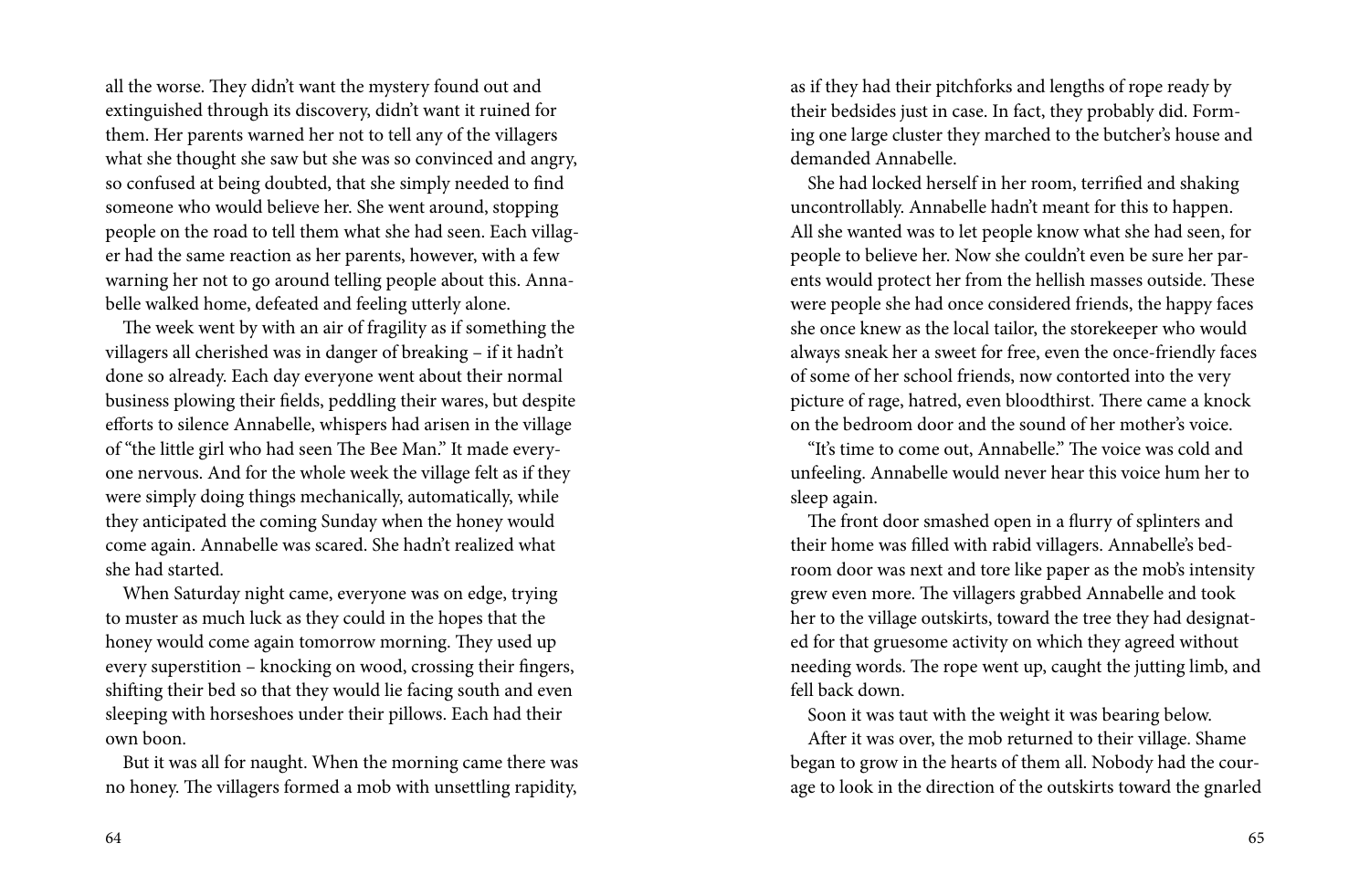oak, whose branches bore but a single bitter fruit. It wasn't **Streetlight** until the next morning the butcher and his wife had realized the full extent of what they had done. Guilt seeped into their minds and now they were shaking uncontrollably with the shock of their unspeakable act. They walked toward the tree to cut down their daughter and give her a proper burial, to face their act as a kind of penance.

 When they got within sight of the tree, however, it was not the morbid silhouette of a tree and dangling body they saw, but that of the tree and an empty rope. It took all the strength they had left to keep advancing, terrified by what they might find. Who would have taken their child's body? They considered the question without finding an answer. Too tired: decrepit husks of their former selves in mind, body, and spirit.

 That seemed to matter less and less however, as when they got closer they noticed the frayed end of the rope was dripping with honey. It was all they could do to resist catching a drop in their mouths.

Robynn Hoskins

It's late. I walk briskly down the lonely city street. My heels make a steady click-clack sound on the pavement with each step. I wish I had worn more comfortable shoes to work. The business district is always dead at night, everything in this area closes at 10:00 p.m. and the only sounds are the ruffling of tarps in the alleyways from the homeless. I turn my head away from the sound of the tarps as the sharp wind ruffles them and gnaws at my cheek. The temperature tonight makes it clear that winter is fast approaching and I am poorly dressed for it. I repress a shiver and draw my useless autumn jacket tighter around my shoulders.

 I turn onto a dimly lit street. There is only one working streetlight on this road, and it makes the distance all the more daunting. Sky-high apartment buildings blot out the moon and loom over me with their many sets of glaring eyes. I unravel my arms where they had crossed over my chest from the cold and begin to wish again for more comfortable shoes. A loud noise from the side of one building. I turn and I stare hard at the spot the noise came from. I don't turn around—not daring to turn my back on the sound. I stare and I stare and I stare. An alley cat appears from the side of the building where the sound came from and I realize it must have gotten into someone's garbage. I steady my breath and turn around to continue my way home.

 I become aware of him then. He is walking several feet behind me. His tread is heavy. I can tell he is large without even glancing back at him. Anxiously I pick up my pace and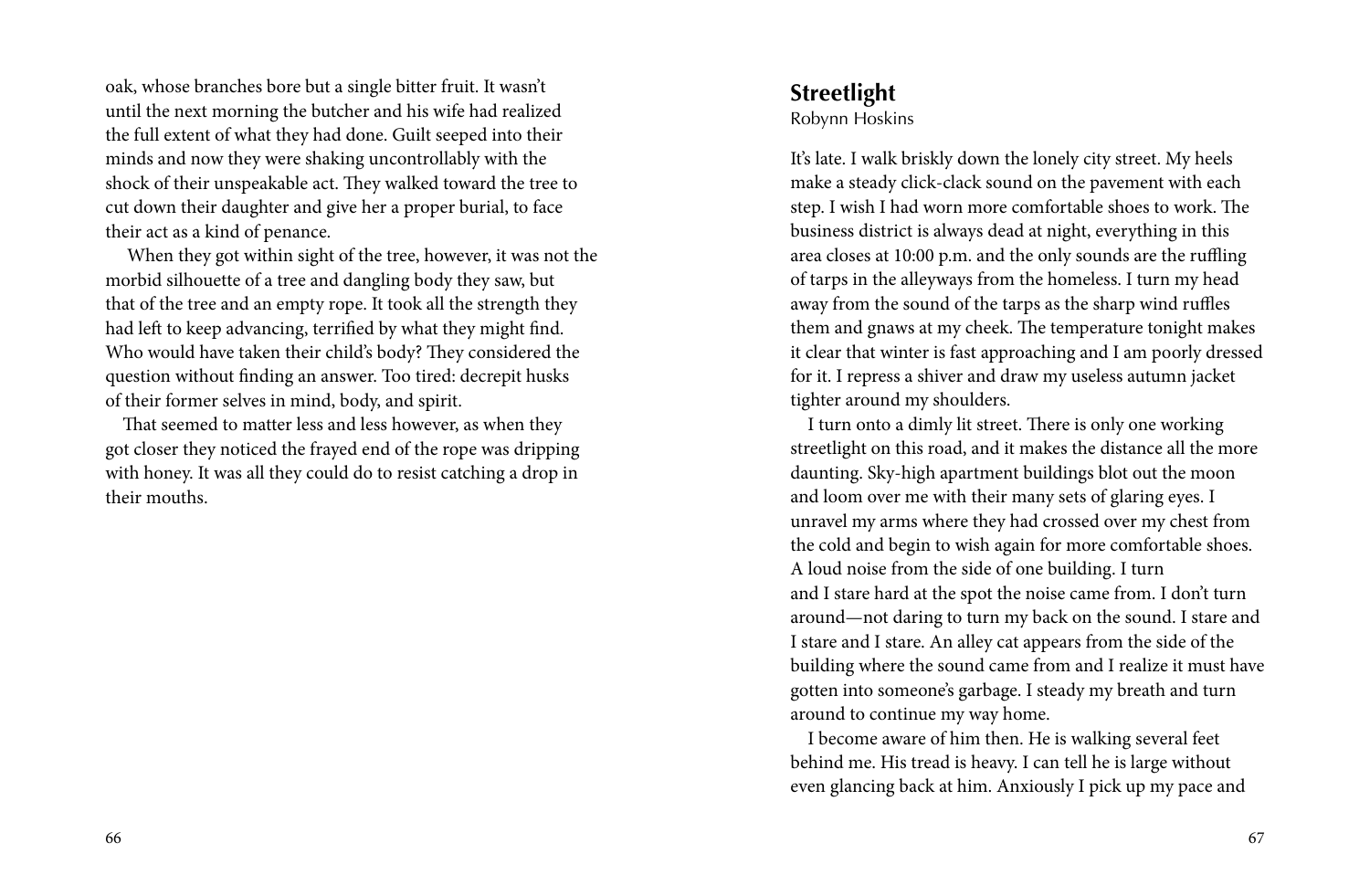**Death (Among Other Things)** I look ahead to the streetlight which is just metres away. I take my keys out of my pocket and I grasp two of the keys on the chain. One between the middle finger and the index. The other between the middle and the ring. I clutch them in my left fist, knowing that I throw a much stronger hook with my right. The right is already closed in a fist, thumb spread over my fingers so that I will not break them.

 I have reached the streetlight. The heat of it pulsates down on me and I clench my teeth, dreading his approach. He brushes past me, no glance, no hesitation, no terrorizing anxiety. I envy him. I keep my keys in my fist, grasping them so tightly that it looks as though my hand is all flesh and no blood. I keep walking.

Hastings Gresser

 Two times I've met someone who told me they were dying of cancer. The first was when I was twelve and still messing around with Jordan. My mom was in the hospital at the time because she hit her head on a big flower pot, and I was living at Jordan's place because my father and I don't mix well if we spend more than a day around each other. Jordan and I were down at Wilke's Dam. It was around midnight. There's this hill that runs down to the water, and we had found some broken office chairs in someone's garbage and were racing them down the hill. That was about all we did back then, stuff to which attentive parents would have said no that's dangerous why would you do something stupid like that? We were kind of like free range chickens running around with our heads chopped off, banging into things.

 Usually there's no one down there at night so you can yell and run around and be free like kids like to do. Around three in the morning the night fishers would sometimes show up, but they'd just get their gear and get into the dark water and lose themselves in their own form of freedom. Back then we spent a lot of time at Wilke's Dam and had a general acquaintanceship with most of the regulars, day or night. During the day it was populated with Asians fishing for dinner, and other young boys and girls being idiots. At night the old, retired fishermen came in pairs and groups of not usually more than three. Weekends were the most boring, since it would fill up with families and couples on nice leisure nature walks. Those kind of people don't like to see dirty kids swearing and break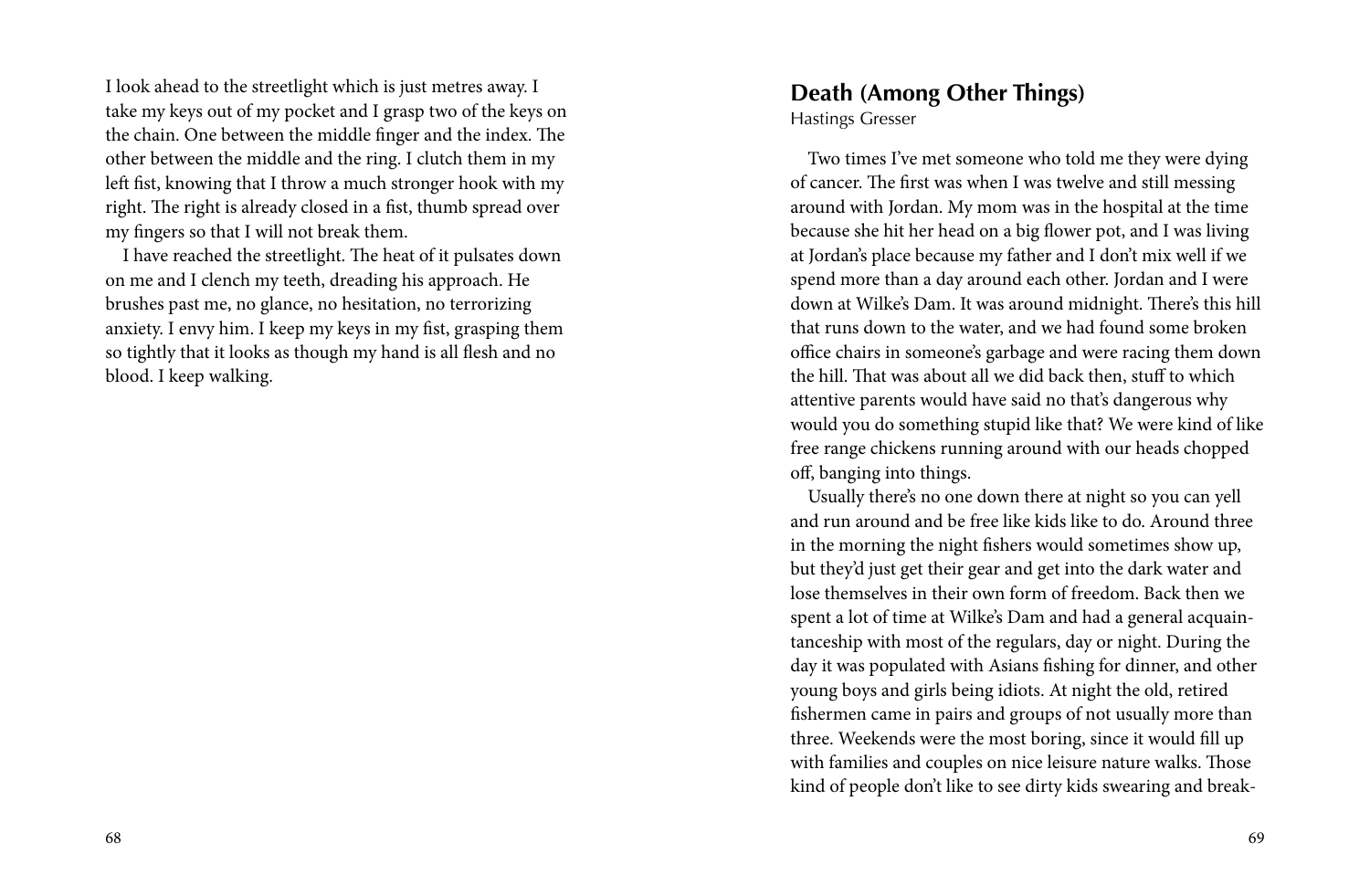ing things and racing broken office chairs.

 That particular night a new thing showed up. There was this man looking out onto the water, not moving. It was just us two and him and the sound of the water dropping from one elevation to another. It doesn't drown out other sounds, it becomes like air and you forget that it's there. The man paid no attention to us at first and we paid a little to him since it was a strange thing to see at that time of night. Just standing there. Staring. Not moving. Stillness in the dark. I don't remember why but we came kind of close to him and he started talking to us. I don't even really remember what we talked about at first. He commented on what we were doing and told us that he approved and to just enjoy life and not care about anything. We agreed with him. What twelve-year-old wouldn't? We asked what he was doing down there so late, and he said he was just trying to enjoy the little time that was left. Terminal cancer. Not much time. We told him we were sorry. What else was there to say? We were twelve. Cancer didn't matter to us. What even was cancer? We just kind of stood there, not making eye contact with him, unsure what to do.

 Usually I don't hear it, but at that time I focused my attention on the water. I stood there and listened to the water and it became so loud that I thought my ears weren't working properly. I realized later in life that the man was probably doing the same thing, letting the sound remove the awkwardness of knowing you're going to die. He seemed cheerful, though, and that confused me. I'm not one to ask the hard questions, but if I was I would have asked him how he could smile in that situation. A guillotine blade dropping down on you in slow motion, so you can see and feel it slice through the flesh and

bone and whatever else is in your neck.

 We stood there some more in silence, Jordan and I exchanging glances that both of us understood as uneasy and unsure and maybe a little scared but not really sure as to why. Things don't register in your head properly when you're young. The signal gets distorted. We inched away in the dark and went back to the office chairs. The man stared at the water a little while longer and then turned to leave, up the hill and into the night. As he walked away he shouted back at us to enjoy life. Jordan and I went on living and the sound of the dam became like air again.

 After that cancer didn't come around for a few years. I was seventeen I think when it decided to give me a call again. My mom's head healed and the flower pot had been glued back together. I had given up my childhood freedom and was on course to becoming your typical anti-social narcissist who didn't care about anyone or anything and was sure that I had all the answers and everyone else was wrong, cruel, and just generally worthless. It was when Dylan, Garrick, Andre and I were hanging out a lot at McDonald's. Four or five times a week back then. Shaman came out that night too. He would always want to go up to the Subway that was half Subway half generic Pizza n' Chicken joint. It was up Colborne Street near Colby's Billiards, which was less of a pool hall and more of an AA meeting without the group circle or the anonymity. I think the Pizza n' Chicken half has closed down now and become a telephone company office or something. Anyways, we go up there and Shaman gets his sub and we sit around in the uncomfortable chairs and do whatever we did back then.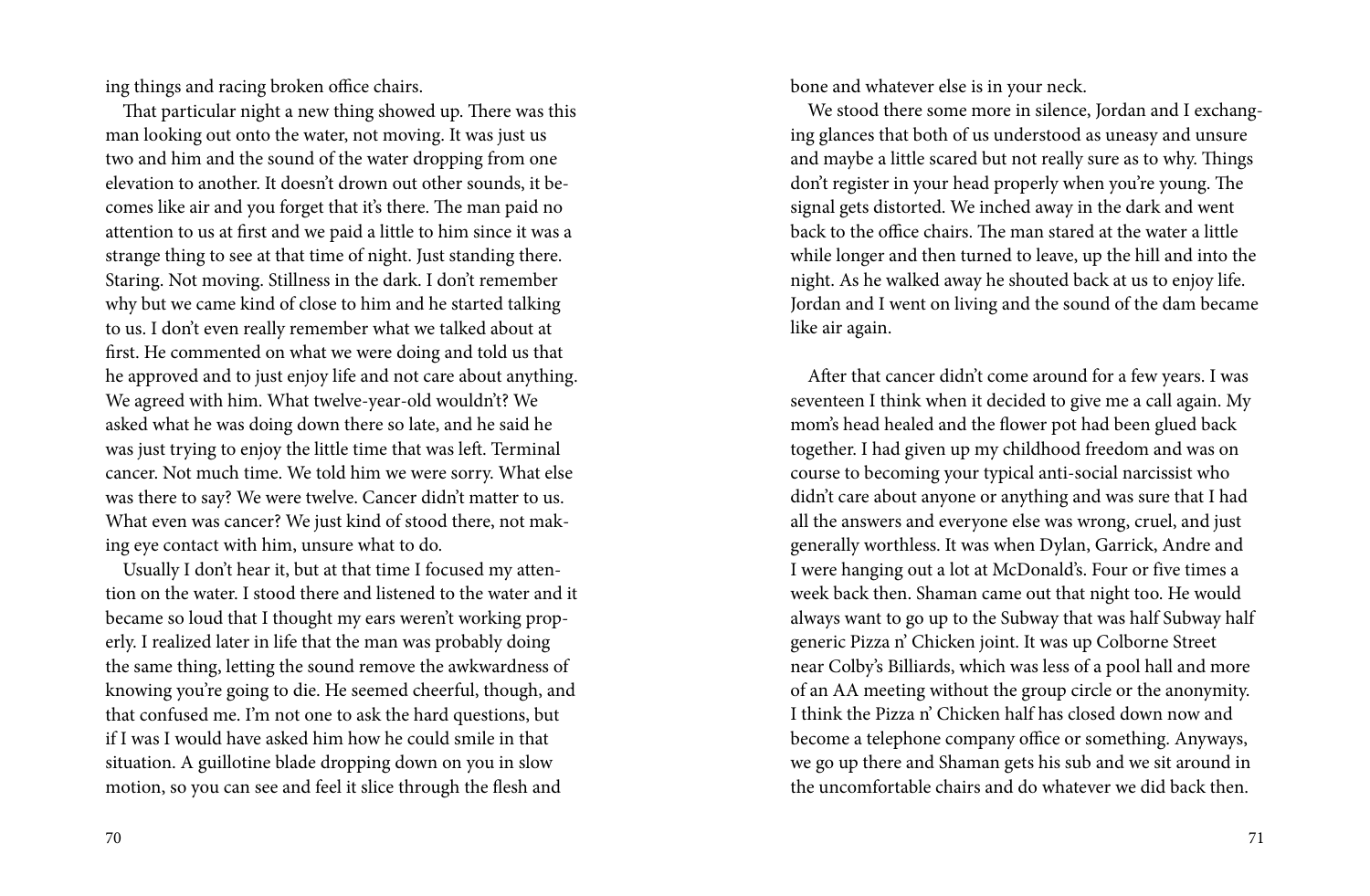Probably banter on about how we we're all right and everyone else was stupid for being normal. The usual conversation. No one liked going up there except Shaman. The place was tiny and the employees could always see you and hear what you talk about. It must have been around midnight again, because we always stayed at the McDonald's until the lobby closed at eleven-thirty.

 We were talking and this guy walked in and he was piss drunk, fresh from the AA meeting. He comes in and starts talking to us about whatever and we just do that thing that you do when drunk people talk to you and you're not drunk so it becomes annoying instead of entertaining. The laugh and the oh yeah, yup, mhmm. And in all our minds we're just like "look at this fucking guy, what a terrible excuse for a human" cause that's how we all were. Back then I hated drinking. I thought it was only for the popular people that I thought were stupid and would eventually lose their popularity and end up as the guy slurring his speech in front of us. Out of nowhere he announced that he's going to buy us a pizza. We declined. I don't know why. I always decline things when people offer me them. I just assume they're doing it because they want something from me. The drunk didn't take no for an answer. He pushes and pushes and one of us just ended up saying sure okay whatever. Medium pizza extra cheese pepperoni and bacon. That'll be fifteen to twenty minutes. So we're sitting around waiting and this drunk guy's waiting too and he starts telling us all these stories about working far up north, how he had to fight off a polar bear without any weapons, and how he's lived this fantastical life. I thought about telling him that polar bears don't live up north, but I just did the half laugh

yup mhmm. The problem with people who talk to us is they can tell that we don't want to talk, but since it's always lonely people desperate for any attention they don't care. I wondered what made him want to talk us so badly. Some lowlife teenagers. The bottom of the rung. What could we offer him that he needed? People like that always find the one of us who will just sit there and listen without ignoring them, it happened all the time at McDonalds. Dylan got picked a lot, because he looks so docile and is so docile.

 So there we were cramped into this four-person booth with five plus one big drunk man probably pushing three hundred pounds, and he's directing all his slurred speech at Dylan and the rest of us just sit there and laugh at his misfortune cause we all know the situation and Dylan looks at us and he knows it's the usual situation. The guy got right up in Dylan's face and I imagined the alcohol smell that must have been exploding out of his mouth and directly into my friend's nostrils. He switches from talking about his bear fighting to pointing out Dylan's acne, calling him "pizza face." He kept going on, like he had something to prove by doing it. Shaman Garrick Andrew and I just sat there with hands over mouths trying not to burst out laughing. Dylan hated whenever you pointed anything out about him. It was a thing for us to always point out the colour of his shirts or whenever he bought new shoes and he'd take a swing at us for it. He didn't take a swing at the drunk guy, though. Just let him continue on and about whatever it was he was continuing on about. The pizza came in the generic white square box that pizzas come in. Pizzas are always different depending on where you get them from, even if you get the same toppings, but the box it comes in never changes.